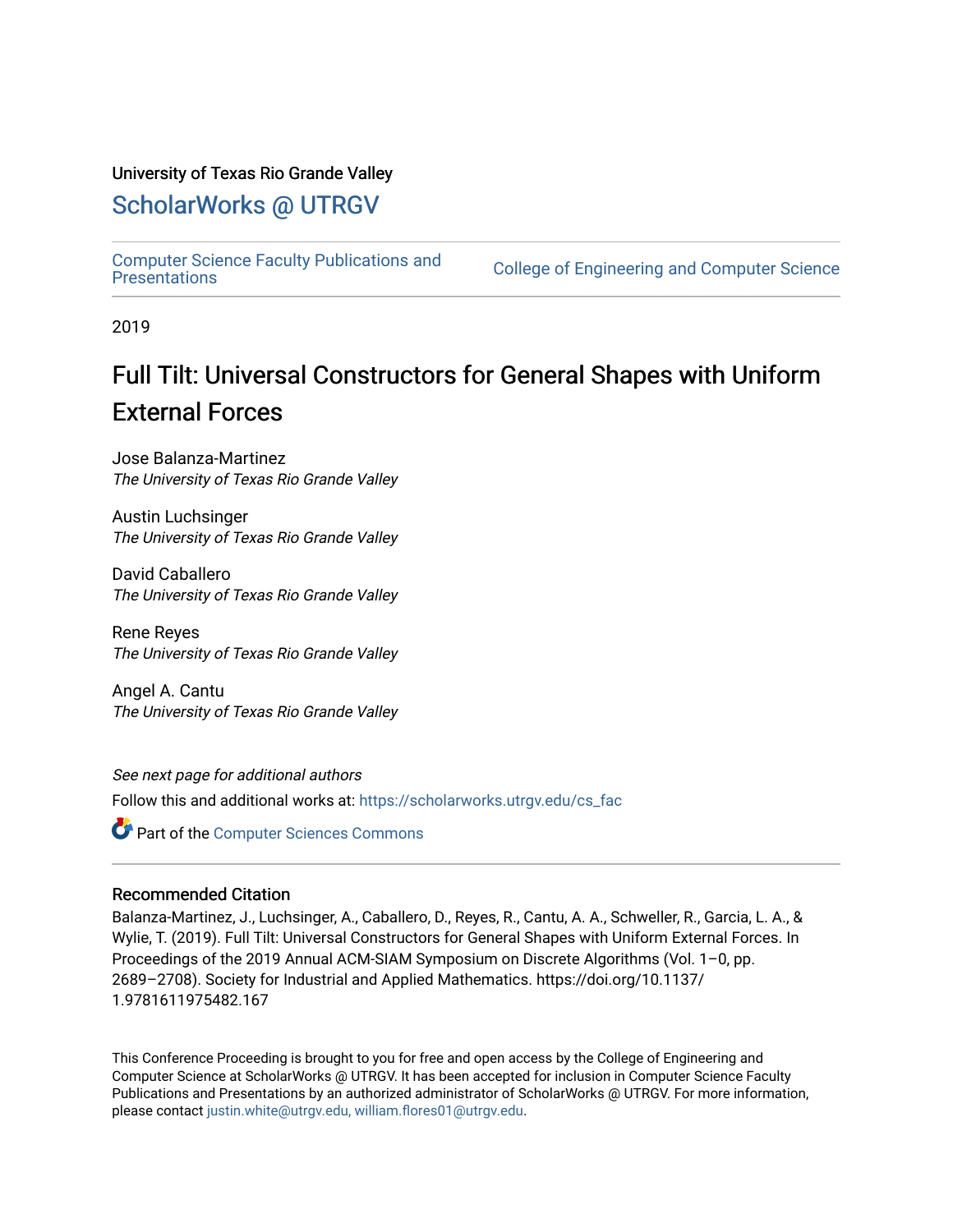# Authors

Jose Balanza-Martinez, Austin Luchsinger, David Caballero, Rene Reyes, Angel A. Cantu, Robert Schweller, Luis Angel Garcia, and Tim Wylie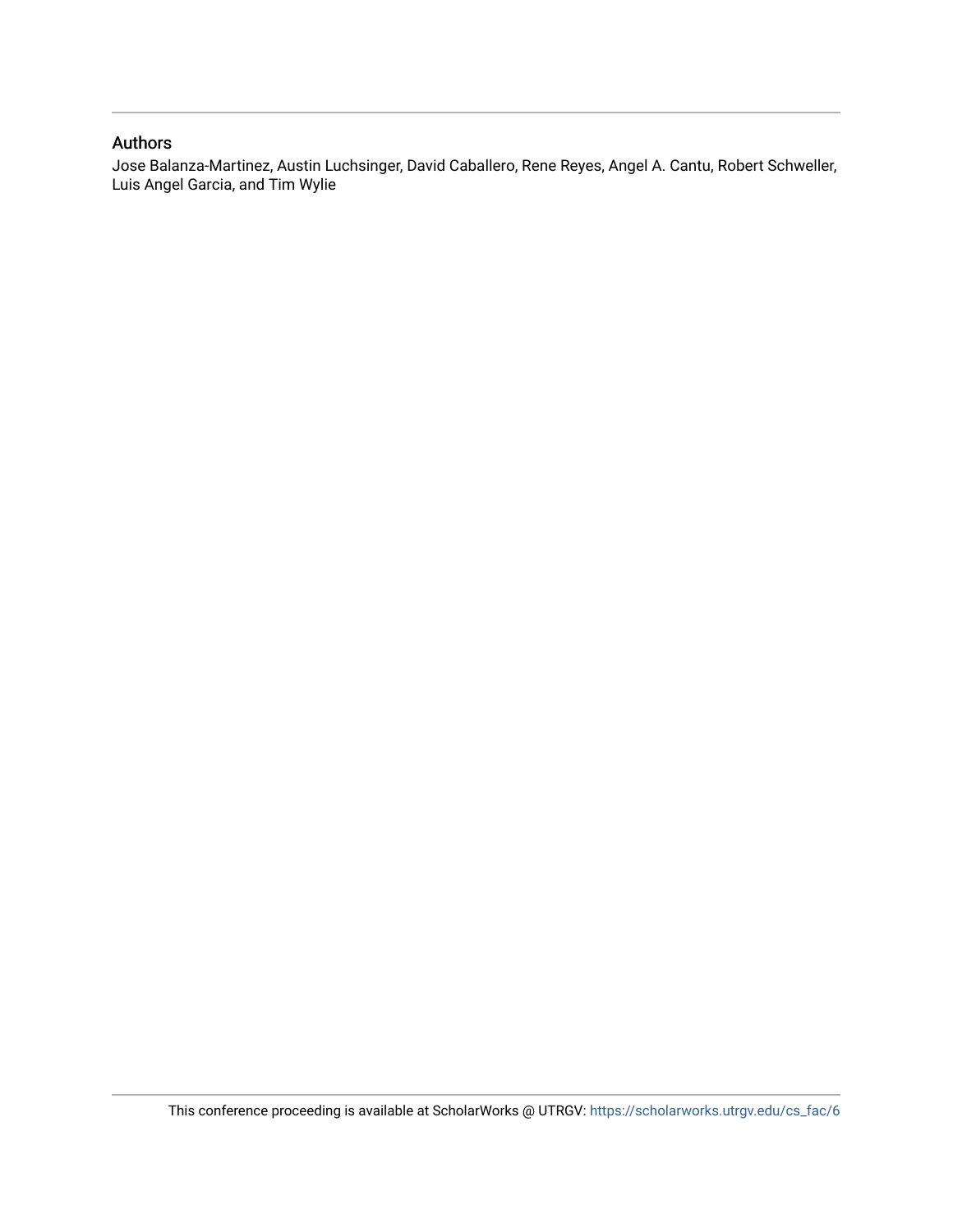# Full Tilt: Universal Constructors for General Shapes with Uniform External Forces<sup>∗</sup>,†

Jose Balanza-Martinez David Caballero Angel A. Cantu Luis Angel Garcia Austin Luchsinger Rene Reyes Robert Schweller Tim Wylie

#### Abstract

We investigate the problem of assembling general shapes and patterns in a model in which particles move based on uniform external forces until they encounter an obstacle. In this model, corresponding particles may bond when adjacent with one another. Succinctly, this model considers a 2D grid of "open" and "blocked" spaces, along with a set of slidable polyominoes placed at open locations on the board. The board may be tilted in any of the 4 cardinal directions, causing all slidable polyominoes to move maximally in the specified direction until blocked. By successively applying a sequence of such tilts, along with allowing different polyominoes to stick when adjacent, tilt sequences provide a method to reconfigure an initial board configuration so as to assemble a collection of previous separate polyominoes into a larger shape.

While previous work within this model of assembly has focused on designing a specific board configuration for the assembly of a specific given shape, we propose the problem of designing universal configurations that are capable of constructing a large class of shapes and patterns. For these constructions, we present the notions of weak and strong universality which indicate the presence of "excess" polyominoes after the shape is constructed. In particular, for given integers  $h, w$ , we show that there exists a weakly universal configuration with  $\mathcal{O}(hw)$  1 × 1 slidable particles that can be reconfigured to build any  $h \times w$  patterned rectangle. We then expand this result to show that there exists a weakly universal configuration that can build any  $h \times w$ -bounded size connected shape. Following these results, which require an admittedly relaxed assembly definition, we go on to show the existence of a strongly universal configuration (no excess particles) which can assemble any shape within a previously studied "drop" class, while using quadratically less space than previous results.

Finally, we include a study of the complexity of deciding if a particle within a configuration may be relocated to another position, and deciding if a given configuration may be transformed into a second given configuration. We show both problems to be PSPACEcomplete even when no particles stick to one another and movable particles are restricted to  $1 \times 1$  tiles and a single  $2 \times 2$  polyomino.

## 1 Introduction

The "tilt" model of self-assembly is an elegant and simple model of robotic motion planning and assembly proposed by Becker et. al. [\[4\]](#page-20-0) with foundations in classical motion planning. The model consists of a 2D grid board with "open" and "blocked" spaces, as well as a set of slidable polyominoes placed at open locations on the board. At the micro or nano scale, individually instructing specific particles may be impossible. Thus, this model uses a global external force to give all movable particles the same instruction. This may be done through any external force such as a magnetic field or gravity. In this work we assume gravity is the global force, and this is where the tilt term comes from. In the simplest form of the problem, the board may be tilted (as an external force) in any of the four cardinal directions, causing all slidable polyominoes to slide maximally in the respective direction until reaching an obstacle. These mechanics have proved to be interesting bases for puzzle games, as evidenced by the maximal movement of [\[1\]](#page-20-1) and the global movement signals in [\[2\]](#page-20-2). By adding bonding glues on polyomino edges, as is done in self-assembly theory [\[11,](#page-21-0)[17,](#page-21-1)[21\]](#page-21-2), the polyominoes may stick together after each tilt, enabling this model to be a framework for studying the assembly of general shapes.

In this work we propose a new type of problem: the design of board configurations that are universal for a class of general shapes or patterns. That is, we are interested in designing a single board configuration that is capable of being reconfigured to assemble any shape or pattern within a given set of shapes or patterns by applying the proper sequence of tilts. This problem is distinct from problems considered in prior work in which a given shape is assembled by encoding the particular shape into a specific board configuration (i.e. encoding the shape by way of placement of "blocked" locations and initial polyomino placement). As an analogy, prior work has focussed on building a specific purpose

<sup>∗</sup>This research was supported in part by National Science Foundation Grant CCF-1817602.

<sup>†</sup>Department of Computer Science, University of Texas - Rio Grande Valley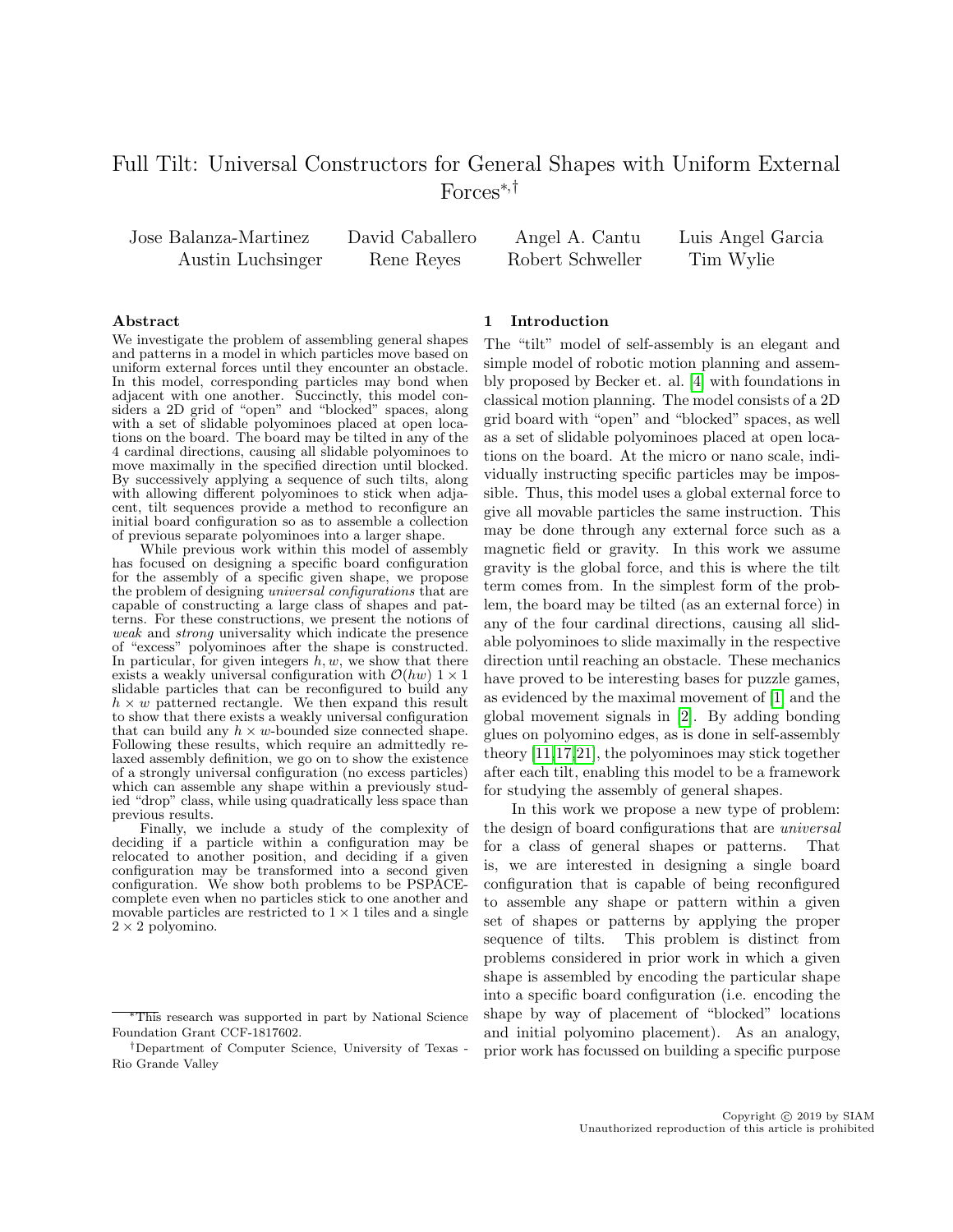machine for building copies of a target shape via a simple repeating tilt sequence. Here, we propose to build something more akin to a computer printer in which any shape or pattern, provided sufficient fuel/ink/polyominoes, may be requested from the machinery, and the particular shape requested is encoded by a provided tilt sequence.

As our primary focus in this paper focuses on the problem of reconfiguring board configurations, a natural computational question arises: what is the complexity of deciding if a given board configuration may be reconfigured into a second target board configuration? This problem has been considered in the restricted case of  $1 \times 1$  polyominoes that never stick together and was shown to be NP-hard [\[5\]](#page-21-3) (but is not known to be in NP). A related but distinct problem of minimizing the number of tilts to reconfigure between two configurations has also been considered and shown to be PSPACE-complete. In this paper, we add to this growing understanding of reconfiguration complexity by showing that reconfiguration is PSPACE-complete with  $1 \times 1$  movable tiles and a single  $2\times 2$  movable polyomino. We also show PSPACEcompleteness for a modified version of the reconfiguration problem in which we ask whether a particular polyomino may be relocated to a specific position.

1.1 **Motivations.** The beauty of the Tilt model is its simplicity combined with its depth. These features allow this model to be a framework for computation and assembly within a number of potential applications at various scales. A few examples at the macro, micro, and nano-scale are as follows.

Macro-scale. The simplicity of the Tilt model allows for implementation with surprisingly simple components. For instance, Becker et al. have constructed a modular, reconfigurable board with both geometry and sliding components, which they have demonstrated with video walkthroughs [\[3\]](#page-20-3). Further, the components allow for attaching magnets to implement bonding between components. These bonded components can be viewed as polyominoes, which can even be sorted within a tilt system [\[13\]](#page-21-4). Even a basic set of Legos is capable of quickly implementing many of our proposed constructions. These systems can be represented realistically with games like Tilt by Thinkgames [\[20\]](#page-21-5) and the marble based Labyrinth [\[9\]](#page-21-6).

Micro-scale. It has been shown how to control magneto-tactic bacterium via global signals to move bacteria around complex vascular networks via magnets [\[8\]](#page-21-7), and how the same type of bacteria can be moved magnetically through a maze [\[14\]](#page-21-8). This has a plethora of medical uses, such as minimal invasive surgery, targeted drug payloads, subdermal microconstructions, "targeted delivery of hemotherapeutic agents or therapeutic genes into malignant cells while sparing healthy cells" [\[19\]](#page-21-9), and "medical intervention in targeted zones inaccessible to catheterization" [\[15\]](#page-21-10).

Nano-scale. Promising potential applications for Tilt Assembly systems may even be found in the emerging field of DNA nanotechnology. DNA walkers have been engineered to traverse programmed paths along substrates such as 2D sheets of DNA origami [\[12,](#page-21-11) [23\]](#page-21-12). Such walkers may be augmented with activation signals to drive the walker forward one step by way of a DNA strand-displacement reaction [\[22\]](#page-21-13). By flooding the system with a given signal, the walker could be pushed to continuously walk forward until stopped by some form of blocked location. By further implementing four such signal reactions (one for each cardinal direction), and adding a specifically chosen signal type at each stage or step of the algorithm, a set of these DNA walkers become a nanoscale implementation of the Tilt Assembly model. If feasible, such an implementation implies our Tilt algorithms offer a novel technique for the construction of nanoscale shapes and patterns.

1.2 Our Contributions in Detail. We first show the existence of a (weakly) universal configuration for building any  $h \times w$  bounded shape or pattern. The result utilizes simple geometry (all concrete tiles are connected), only a single type of bonding particle, and is quadratically smaller in size than the corresponding non-universal construction from previous work [\[7\]](#page-21-14). Moreover, this is the first result in the literature that is capable of building any connected shape. However, we say this system is only weakly universal in that it allows for the inclusion of "helper" polyominoes that are not counted as part of the final shape as they do not stick to any other tile. Our next result is for strong universality in which only a single final polyomino of the desired shape is permitted. In this case we achieve a restricted class of shapes termed "Drop" shapes which are shapes buildable by dropping  $1 \times 1$  polyominoes onto the outside of the shape from any of the four cardinal directions. Previous non-universal work has focused on both constructing and identifying members of the Drop shapes class [\[7\]](#page-21-14). A summary of universal shape construction results, along with closely related prior work, is provided in Table [1.](#page-4-0)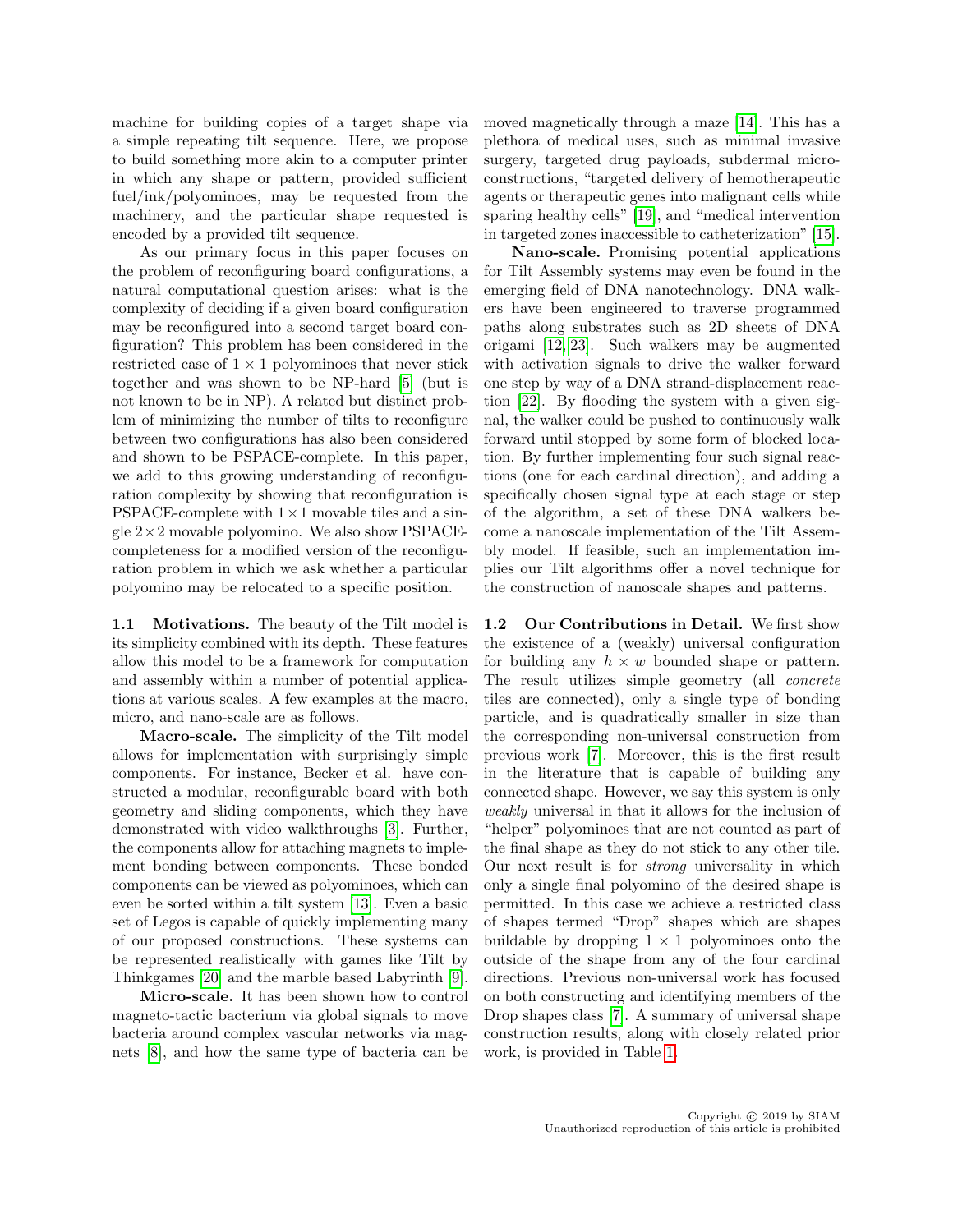<span id="page-4-0"></span>

| Result             | Shape       | Universal | Tilts       | <b>Size</b> | <b>Bonding</b> | Geometry   | <b>Theorem</b>                 |
|--------------------|-------------|-----------|-------------|-------------|----------------|------------|--------------------------------|
|                    | Class       |           |             |             | Complexity     | Complexity |                                |
| Fixed Shape        | <b>DROP</b> | No        | $O(hw)^{1}$ | $O(h^3w^3)$ | 2 labels       | Complex    | Thm. $6 \in \lbrack 7 \rbrack$ |
| Universal Patterns | All         | Weakly    | O(hwk)      | O(hwk)      | $k$ labels     | Simple     | Thm. 3.1                       |
| Universal Shapes   | All         | Weakly    | O(hw)       | O(hw)       | 1 label        | Simple     | Thm. 3.2                       |
| Universal Shapes   | <b>DROP</b> | Strongly  | $O(h^2w)$   | $O(h^2w)$   | 2 labels       | Complex    | Thm. 4.1                       |

Table 1: An overview of the shape construction results. The **Result** is the type of constructor achieved, and the Shape Class refers to the types of shapes that can be built. The Tilts are the number of board tilts, or external forces, required to build the shape. The Size refers to the size of the board necessary with respect to the size of the  $h \times w$  bounding box of the shape being built. The **Bonding Complexity** is the number of distinct particle types that can attach to each other and are necessary to build the shape. The k labels needed for patterns is the number of desired types of particles in the pattern  $(1 \leq k \leq |S|)$ . The Geometry Complexity refers to the type of nonmovable tiles needed in the constructor. A simple object has all nonmovable polyominoes as a single connected shape. A complex object has multiple stationary pieces that are not connected. The Theorem refers to where this information is from.

<span id="page-4-2"></span>

| Problem           | <b>Shapes</b>            | Complexity                                 | Theorem           |
|-------------------|--------------------------|--------------------------------------------|-------------------|
| Relocation        | $1 \times 1$             | NP-hard                                    | Thm. $1$ in $[5]$ |
| Tilt-minimization | $1 \times 1$             | PSPACE-complete                            | Thm. 10 in [5]    |
| Relocation        | $1 \times 1, 2 \times 2$ | PSPACE-complete                            | Thm. 5.1          |
| Reconfiguration   |                          | $1 \times 1, 2 \times 2$   PSPACE-complete | Thm. 6.1          |

Table 2: An overview of the computational complexity results related to tilt assembly and our results. The Problem gives the computational question. The Shapes refer to the size of the polyominos that are allowed to move within the world. The Complexity refers to the computational complexity class that the problem was proven to be a member, and the **Theorem** is the reference to the result.

Our next set of results focus on the problem of deciding if a given polyomino may be relocated to another given location on a board, termed the relocation problem, and whether a given board configuration may be reconfigured into a second given configuration, termed the reconfiguration problem. We show both problems to be PSPACE-complete, even when polyominoes are restricted to be  $1 \times 1$  and  $2 \times 2$  pieces that never stick to each other. Our proof for both relies on a reduction from a 2-toggle gadget network game that was recently proven to be PSPACE-complete by Demaine, Grosof, Lynch, and Rudoy [\[10\]](#page-21-15). Previous work on relocation has shown the problem to be NP-hard [\[5\]](#page-21-3) even when restricted to  $1 \times 1$  pieces that do not stick. A closely related problem of computing the minimum number of tilts needed to reconfigure between two board configurations has been shown to PSPACE-complete for  $1 \times 1$ non-sticking pieces [\[5\]](#page-21-3). A summary of our complexity results, along with closely related prior work, is provided in Table [2.](#page-4-2)

#### 2 Preliminaries

Board. A board (or workspace) is a rectangular region of the 2D square lattice in which specific locations are marked as blocked. Formally, an  $m \times n$  board is a partition  $B = (O, W)$  of  $\{(x,y)|x \in \{1,2,\ldots,m\}, y \in \{1,2,\ldots,n\}\}\$  where O denotes a set of open locations, and W denotes a set of blocked locations- referred to as "concrete" or "walls." The geometry of a board is said to be simple if the locations in  $W$  are a connected set with respect to adjacency in the 2D square lattice, and complex otherwise.

Tiles. A tile is a labeled unit square centered on a non-blocked point on a given board. Formally, a tile is an ordered pair  $(c, a)$  where c is a coordinate on the board, and a is an attachment label. Attachment labels specify which types of tiles will stick together when adjacent, and which have no affinity. For a given alphabet of labels  $\Sigma$ , and some *affinity* 

<span id="page-4-1"></span><sup>1</sup>This technique permits "pipelined" construction for the

creation of n copies of the target shape in amortized  $O(1)$ number of tilts per copy.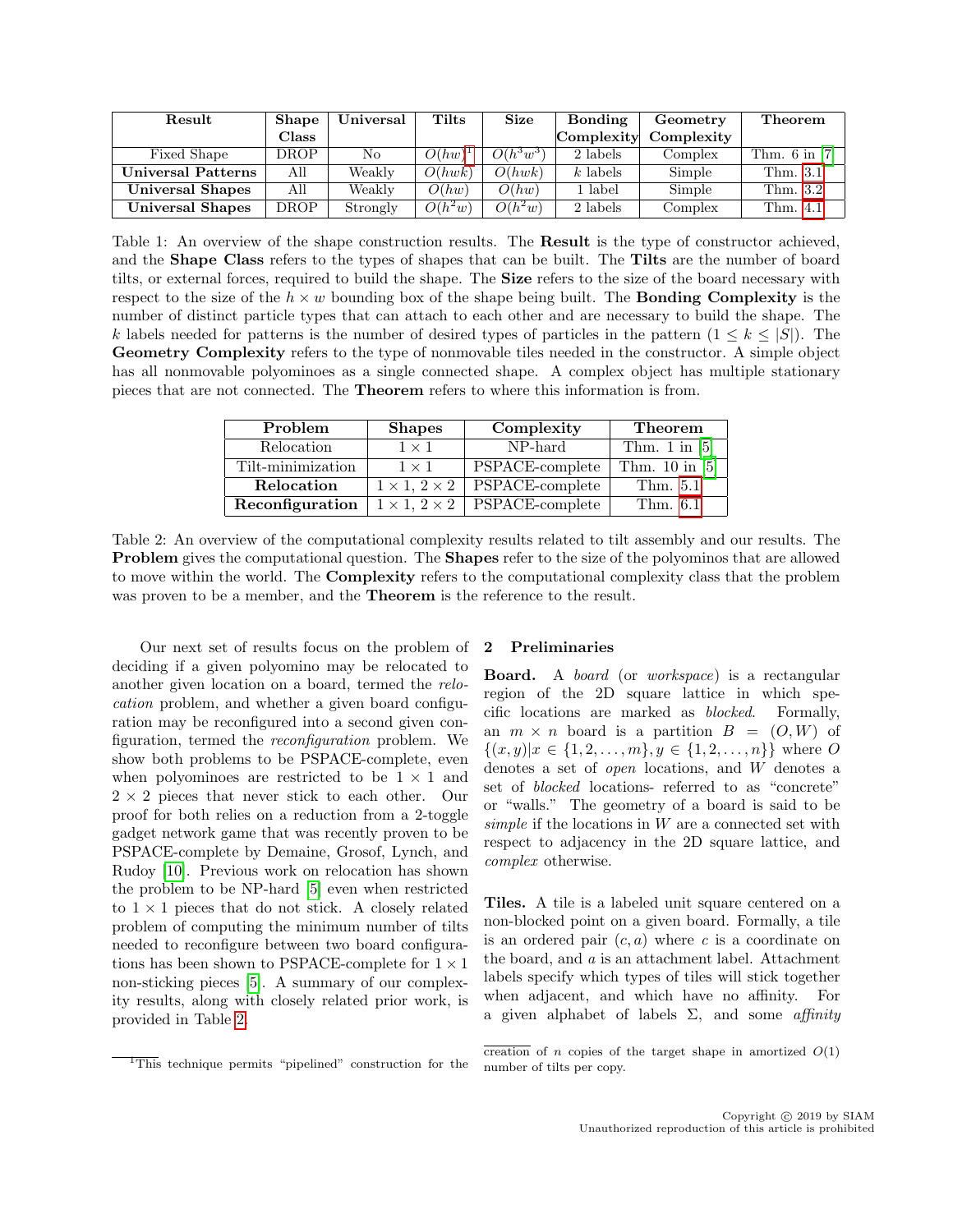function  $G : \Sigma \times \Sigma \rightarrow \{0, 1\}$  which specifies which pairs of labels attract  $(G(a, b) = 1)$  and which do not  $(G(a, b) = 0)$ , we say two adjacent tiles with labels a and b are bonded if  $G(a, b) = G(b, a) = 1$ .

Polyomino. A polyomino is a finite set of tiles  $P = \{t_1, \ldots t_k\}$  that is 1) connected with respect to the coordinates of the tiles in the polyomino and 2) bonded in that the graph of tiles in  $P$  with edges connecting bonded tiles is connected. A polyomino that consists of a single tile is informally referred to as simply a "tile".

Configurations. A configuration is an arrangement of polyominoes on a board such that there are no overlaps among polyominoes, or with blocked board spaces. Formally, a configuration  $C = (B, P = \{P_1 \dots P_k\})$  consists of a board B, along with a set of non-overlapping polyominoes P that each each do not overlap with the blocked locations of board B.

Step. A *step* is a way to turn one configuration into another by way of a global signal that moves all polyominoes in a configuration one unit in a direction  $d \in \{N, E, S, W\}$  when possible without causing an overlap with a blocked location, or another polyomino. Formally, for a configuration  $C = (B, P)$ , consider the translation of all polyominoes in P by 1 unit in direction d. If no overlap with blocked board spaces occurs, then the new configuration is derived by first performing this translation, and then merging each pair of polyominoes that each contain one tile from a now (adjacently) bonded pair of tiles. If an overlap does occur, for each polyomino for which the translation causes an overlap with a blocked space, temporarily add these polyominoes to the set of blocked spaces and repeat. Once the translation induces no overlap with blocked spaces, execute the translation and merge polyominoes based on newly bonded tiles to arrive at the new configuration. If all polyominoes are eventually marked as blocked spaces, then the step transition does not change the initial configuration. If a configuration does not change under a step transition for direction  $d$ , we say the configuration is *d*-terminal. In the special case that a step causes a polyomino to "leave the board", we simply remove the polyomino from the configuration.

Tilt. A tilt in direction  $d \in \{N, E, S, W\}$  for a configuration is executed by repeatedly applying a step in direction  $d \in \{N, E, S, W\}$  until a d-terminal configuration is reached. We say that a configuration C can be reconfigured in one move into configuration  $C'$  (denoted  $C \rightarrow_1 C'$ ) if applying one tilt in some direction  $d$  to  $C$  results in  $C'$ . We define the relation  $\rightarrow_{*}$  to be the transitive closure of  $\rightarrow_{1}$ . Therefore,  $C \rightarrow_{\ast} C'$  means that C can be reconfigured into  $C'$ through a sequence of tilts.

Tilt Sequence. A *tilt sequence* is a series of tilts which can be inferred from a series of directions  $D = \langle d_1, d_2, \ldots, d_k \rangle;$  each  $d_i \in D$  implies a tilt in that direction. For simplicity, when discussing a tilt sequence, we just refer to the series of directions from which that sequence was derived. Given a starting configuration, a tilt sequence corresponds to a sequence of configurations based on the tilt transformation. An example tilt sequence  $\langle S, W, N, W, S, W, S \rangle$  and the corresponding sequence of configurations can be seen in Figure [1.](#page-5-0)

<span id="page-5-0"></span>

Universal Configuration. A configuration  $C'$  is universal to a set of configurations  $C = \{C_1, C_2, \ldots, C_k\}$  if and only if  $C' \rightarrow_{\ast} C_i \forall C_i \in \mathcal{C}.$ 

Configuration Representation. A configuration may be interpreted as having constructed a "shape" in a natural way. Define a shape to be a connected subset  $S \subset \mathbb{Z}^2$ . A configuration *strongly* represents  $S$  if the configuration consists of a single polyomino whose tile coordinates are exactly the points of some translation of S. A weaker version (discussed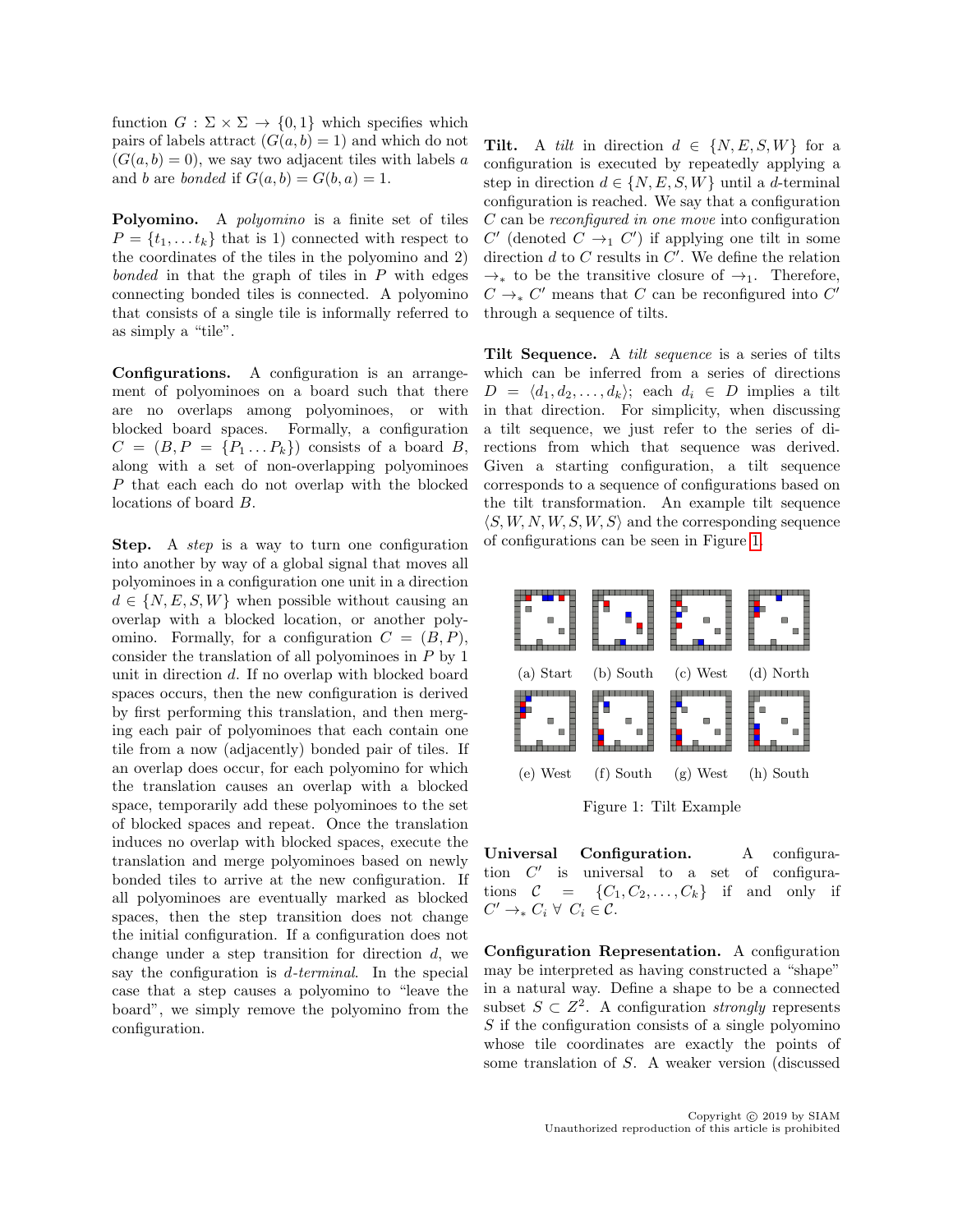in detail in section [3\)](#page-6-0) allows for some "helper" polyominoes to exist in the configuration and not count towards the represented shape. In this case, we say a configuration weakly represents S. We extend this idea of shape representation to include patterns. We say a configuration represents a pattern if each attachment label used in the representation corresponds to exactly one symbol of the pattern. For example, a configuration with attachment labels  ${a_1, a_2, \ldots, a_n}$  represents a pattern with symbols  $\{s_1, s_2, \ldots, s_n\}$  if the location of each tile  $t_i \in C$ with attachment label  $a_i$  matches with the positions of symbol  $s_i$  in the pattern.

Universal Shape Builder. Given this representation, we say a configuration  $C'$  is *universal* for a set of shapes U if and only if there exists a set of configurations C such that 1) each  $u \in U$  is represented by some  $C \in \mathcal{C}$  and 2)  $C'$  is universal for  $\mathcal{C}$ . If each  $u \in U$  is strongly represented by some  $C \in \mathcal{C}$ , we say  $C'$  is strongly universal for  $U$ . Alternately, if each  $u \in U$  is weakly represented by some  $C \in \mathcal{C}$ , we say  $C'$  is weakly universal for  $U$ . In a similar way, a configuration can be universal for a set of patterns.

#### <span id="page-6-0"></span>3 Patterns and General Shapes

In this section we present a shape builder which is universal for the set of all  $h \times w$  binary-patterned rectangles. We then extend this approach to achieve a universal constructor for any connected shape, or even any patterned connected shape. We first cover a high-level overview of how the construction works and then formally state and prove the result.

3.1 Binary-patterned Rectangles: Construction. The high-level idea behind this construction is simple: tiles are removed from the fuel chamber one at a time and are either used in "line assembly," or ejected from the system. Once a patterned line is complete, it is used for "rectangle assembly". Essentially, we are assembling a patterned rectangle pixle-by-pixel, row-by-row. For a given rectangle size  $(h \times w)$ , we can construct a tilt assembly configuration (Figure [2\)](#page-6-1) which can assemble any binary-patterned rectangle of that size.

Construction Chamber. The construction chamber is the portion of the tilt assembly system where our pattern will be constructed. Its dimensions are determined by the size of the rectangle to be constructed. This chamber becomes split into two by a long horizontal polyomino which we call the gate.

<span id="page-6-1"></span>

Figure 2: An overview of the universal pattern and shape constructor. (a) The universal binarypatterned rectangle builder configuration in a starting configuration. (b) We refer to various sections of the configuration by different names. Section 1 is the fuel chamber, section 2 is the gate chamber, and section 3 is the construction chamber. We call the light-blue polyomino in section 2 the *gate*.



Figure 3: The rectangle construction process at different points. Patterns are built row by row and then added to the final shape. The gate ensures the finished portion will not be changed except when adding a new row. (a) depicts an assembled row of the pattern. (b) and (c) show subsequent configurations after more rows have been added and (d) shows the final assembled pattern.

The upper portion (with dimensions  $h \times w$ ) is where the binary-patterned rectangle will be constructed. The lower portion (with dimensions  $1 \times w$ ) is used to pre-assemble the lines (rows) which are used for that construction.

Fuel Chamber. The fuel chamber is the portion of our system which contains the tiles that are used for construction. Our construction utilizes 2 types of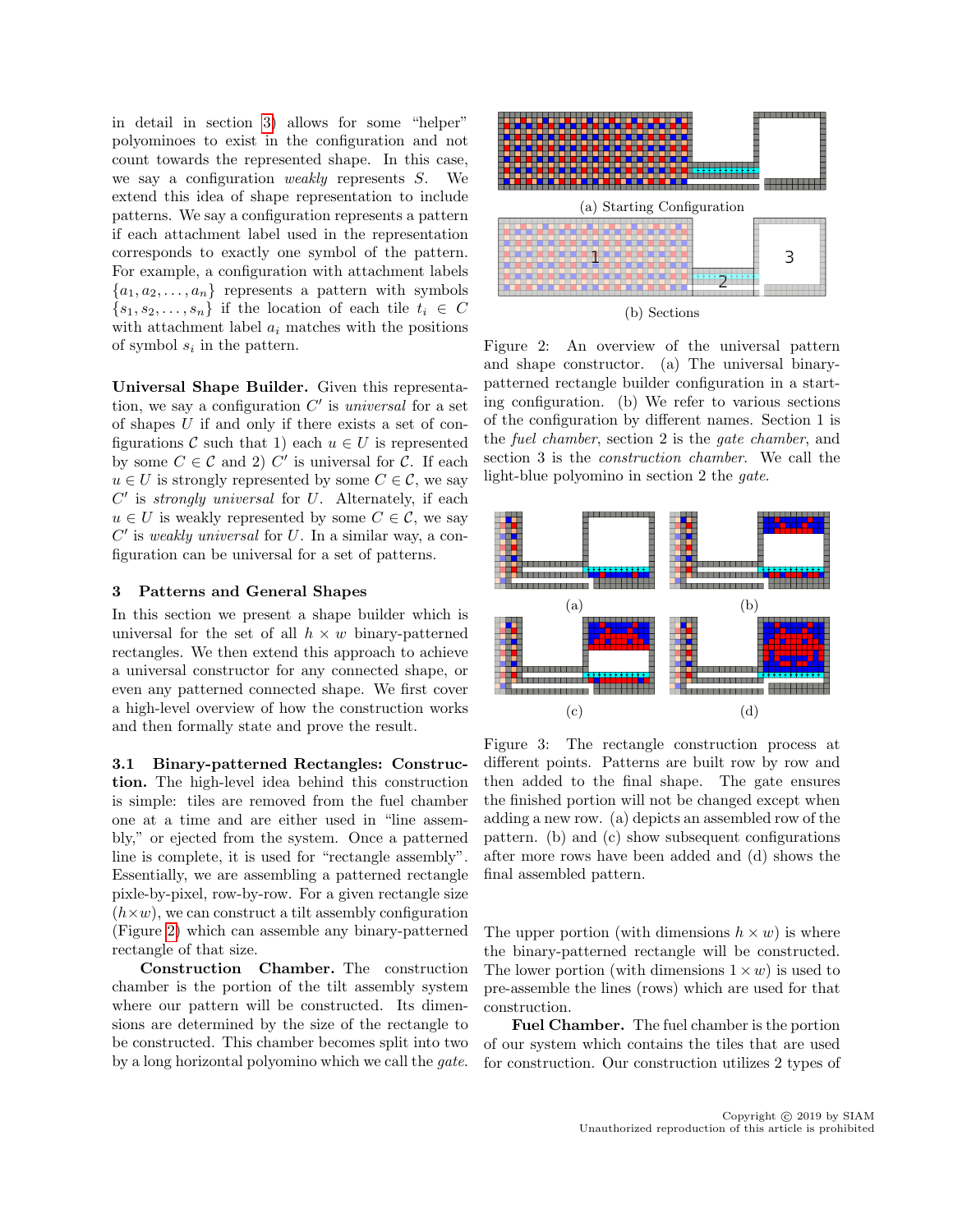<span id="page-7-2"></span>

(b) Remove Tile

Figure 4: Basic sequences used in the constructor. The cyclic sequence to advance the fuel is  $\langle S, E, N, E, S, E, \dots \rangle$ . (a) The sequence to add a tile to the line is  $\langle E, N, E \rangle$ . (b) The sequence to remove a tile from the system is  $\langle E, S \rangle$ .

tiles that attach to themselves and to each other, and 1 tile that does not attach to anything (we often refer to this tile as  $sand)^2$  $sand)^2$ . We must be able to fill up the entire hw-sized porion of the construction chamber with either of the "sticky" tiles, so we need to allocate room for that many tiles in the fuel chamber. In the fuel chamber, each sticky tile must be separated by a sand tile, so we do not end up with "clumps" of fuel. Thus, we have 4hw tiles in our fuel chamber. To progress fuel through the fuel chamber, an input sequence of  $\langle E, S, E, N \rangle$  is required.

**Line Construction.** The  $1 \times w$  lines (rows of the rectangle) are constructed pixel-by-pixel (tile-by-tile) from right-to-left. For each pixel, the user decides if a blue or red tile should be placed and discards the other (as well as the separating sand). The sequences required for tile addition and removal are in Figure [4.](#page-7-2)

Rectangle Construction. Once the line (row) is complete, the next step is to add it to the construction chamber. To do this, the user must open the gate, add the line to the construction chamber, and then close the gate. The sequences for all moves are in Table [3.](#page-7-3)

<span id="page-7-3"></span>

| <b>Moves</b> | Add tile                                 | Remove tile          | Add line                 |
|--------------|------------------------------------------|----------------------|--------------------------|
| Tilts        | $\langle E \mid N \mid E \mid S \rangle$ | $\langle E,S\rangle$ | $\langle W~N~E~S\rangle$ |

Table 3: Tilt sequences used for general shape and pattern construction. Some key tilt effects are: any S tilt "loads" a tile into the entrance of the gate chamber, any  $W$  tilt opens the gate, and any  $E$ tilt closes the gate. Also, note that a tile will not be removed during the Add Tile and Add Line commands (despite the presence of  $\langle E, S \rangle$  in both) because of the preceding  $N$  command and the fact that the rightmost column of the fuel chamber will be missing at least 1 tile.

# <span id="page-7-0"></span>3.2 Patterned Rectangles and General Shapes: Formal Results

THEOREM 3.1. Given two positive integers  $h, w \in$  $\mathbb{Z}^+$ , there exists a configuration C which is weakly universal for the set of patterns  $U = \{u \mid u \text{ is an } h \times$ w rectangle, where each pixel has a label  $x \in \{0, 1\}$ . This configuration has size  $\mathcal{O}(hw)$  and uses  $\mathcal{O}(hw)$ tilts to reconfigure into a configuration which weakly represents any pattern  $u \in U$ .

Proof. We show this by constructing a configuration  $C = (B, P)$ , similar to that shown in Figure [2a,](#page-6-1) where B is the board and P is the  $1 \times 1$  polyominoes in the fuel chamber in their starting configuration.

The three chambers of the board (fuel, gate, and construction) with scale based on  $h$  and  $w$  are:

- Construction chamber. The construction chamber can be described as a large set of open locations with a perimeter of blocked locations resembling the figures above. Let the construction chamber have height  $h + 5$  and width  $w + 2$ .
- Gate chamber. The gate must be  $w+1$  tiles long, which dictates the length of the gate chamber, and a height of only 5 is needed.
- Fuel chamber. Let the fuel chamber of this configuration be of height  $h + 5$  and length

<span id="page-7-1"></span> $\overline{^{2}$ The term *sand* is inspired by the game Minecraft [\[16\]](#page-21-16) in which blocks of type "sand" do not stick to adjacent blocks and will fall freely if nothing lies beneath them. Here, sand refers to  $1 \times 1$  tiles that do not stick to any other tile and are not counted as part of the final assembly.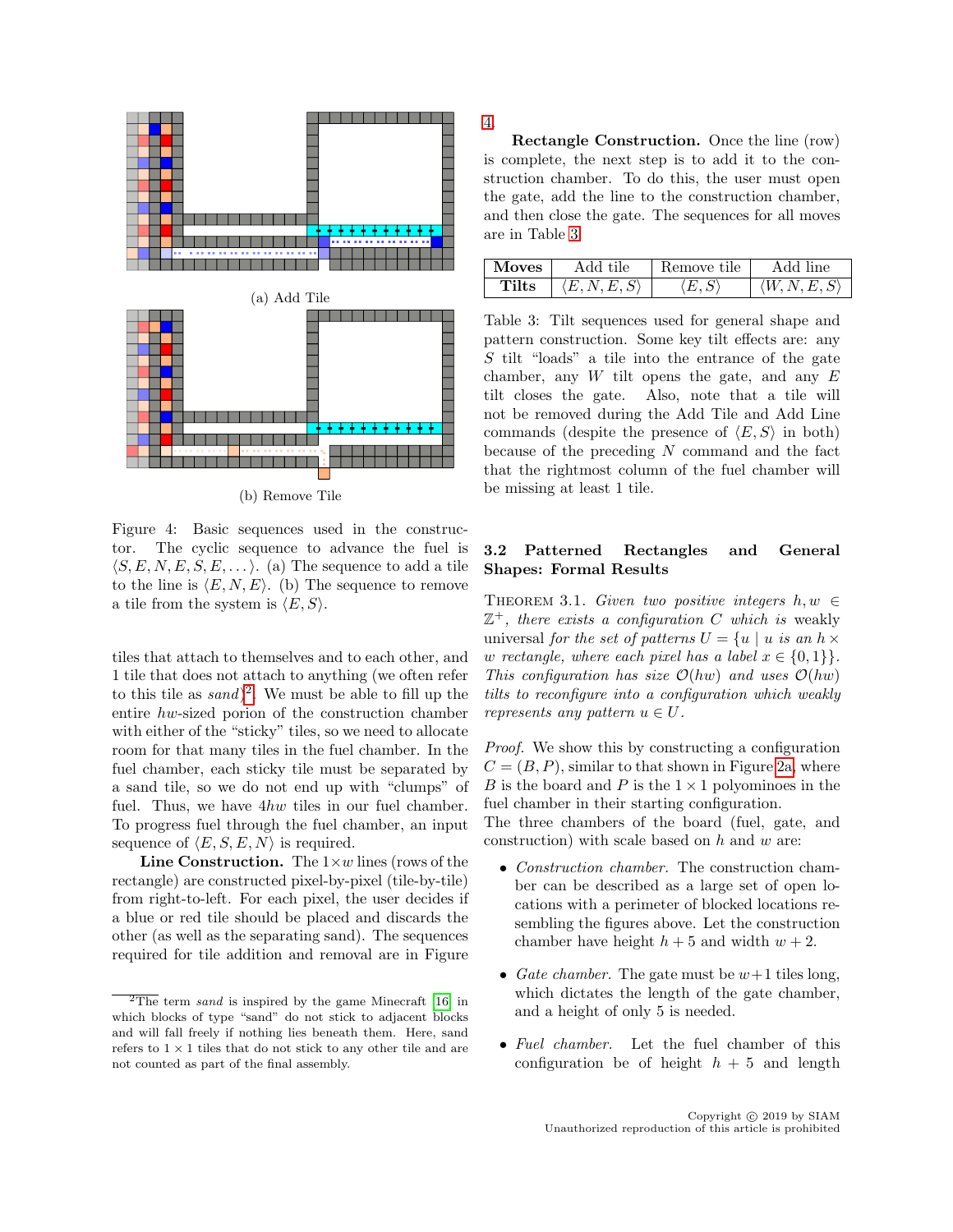$8w + 2$ . The fuel chamber is a rectangular area with staggered columns of blocked locations, so as to create a serpentine path of length 4hw. Let this path be filled with tiles of alternating attachment labels  $a, b$  buffered with label  $\varepsilon$ , where  $G(a, a) = 1, G(a, b) = 1, G(b, b) = 1$  and  $\varepsilon$  is the attachment label with no affinity. This allows enough room to have a single serpentine line of 4hw tiles that do not stick to each other. (Note that only height  $h + 2$  is required, but we match the construction chamber height for aesthetics).

By observing the dimensions of the chambers, the height of the board is  $h + 5$  and the width of the board is  $10w + 4$ . So, the size of the board is  $\mathcal{O}(hw)$ .

Reconfiguration. Consider the set of configurations  $\mathcal{C}'$ , where each  $c' \in \mathcal{C}'$  is similar to that shown in Figure [2a](#page-6-1) and *weakly* represents some  $u \in U$  by a patterned-rectangle in the construction area. From configuration c, and the construction shown above, there exists a tilt sequence to construct any binarycolored line pixel-by-pixel. There also exists a tilt sequence to construct a rectangle with these binarycolored lines row-by-row. These sequences, along with that to discard any superfluous tiles, shows that there exists a complete sequence to build any rectangular binary pattern. Thus,  $\forall c' \in \mathcal{C}', C \rightarrow_{\ast} c'$  $\Box$ 

General Patterns. By increasing the size of the fuel chamber, we can easily generalize this result to  $k$ tile types (represented by labels or colors). Given  $k$  different labeled tiles for the pattern, the fuel chamber just needs to repeat the sequence of tiles in order, with sand in between each labeled tile, enough times to ensure the desired pattern can be built.

<span id="page-8-2"></span>COROLLARY 3.1. Given two positive integers  $h, w \in$  $\mathbb{Z}^+$ , there exists a configuration C which is weakly universal for the set of patterns  $U = \{u \mid u \text{ is an } h \times$ w rectangle, where each pixel has a label  $x \in \mathbb{R}$  $\{0, 1, \ldots, k\}$ . This configuration has size  $\mathcal{O}(hwk)$ and uses  $\mathcal{O}(hw)$  tilts to reconfigure into a configuration which weakly represents any pattern  $u \in U$ .

Proof. We use the construction from Theorem [3.1](#page-7-0) and extend the fuel chamber to include k colors. The length of the serpentine fuel line would then be  $\mathcal{O}(hwk)$  meaning the width of our board would now scale with  $k$  as well. Also, since each pixel requires the user to select a color and discard the others, the number of tilts would also scale with  $k$ .

General Shapes. With a simple extension of this result, we are able to achieve the construction of general shapes. By including sand in the building process and the finished pattern, we can construct any connected shape. This is weakly built by our definition since there are non-attached tiles built along with it. Figure [5](#page-8-1) shows this process.

<span id="page-8-0"></span>THEOREM 3.2. Given two positive integers  $h, w \in$  $\mathbb{Z}^+$ , there exists a configuration C which is weakly universal for the set of shapes  $U = \{u | u \subset$  $\{1, \ldots, h\} \times \{1, \ldots, w\}$ . This configuration has size  $\mathcal{O}(hw)$  and uses  $\mathcal{O}(hw)$  tilts to reconfigure into a configuration which weakly represents any shape  $u \in U$ .

Proof. Following Theorem [3.1,](#page-7-0) we know that we can construct any rectangular binary pattern. By removing one of the labeled ("sticky") tile types, we can create a binary pattern using only one labeled type and the  $\varepsilon$  (sand) tiles. Then the only connected portion of the shape is the parts with the one labeled tile type. Hence, we can build a connected shape surrounded by "sand." This process results in a shape builder that is universal for the set of polyomino shapes that fit within an  $h \times w$  bounding box.  $\square$ 

<span id="page-8-1"></span>

Figure 5: The shape construction process at different intervals. (a) The first row of the shape being built, however, the shape does not need this row and so only sand is added to the row. (b-c) Partially built shape with several disconnected sections of the shape being built simultaneously. (d) The finished shape with sand encasing the shape.

Patterned Shapes. By keeping any number of labeled tiles, we can also build any patterned connected shape.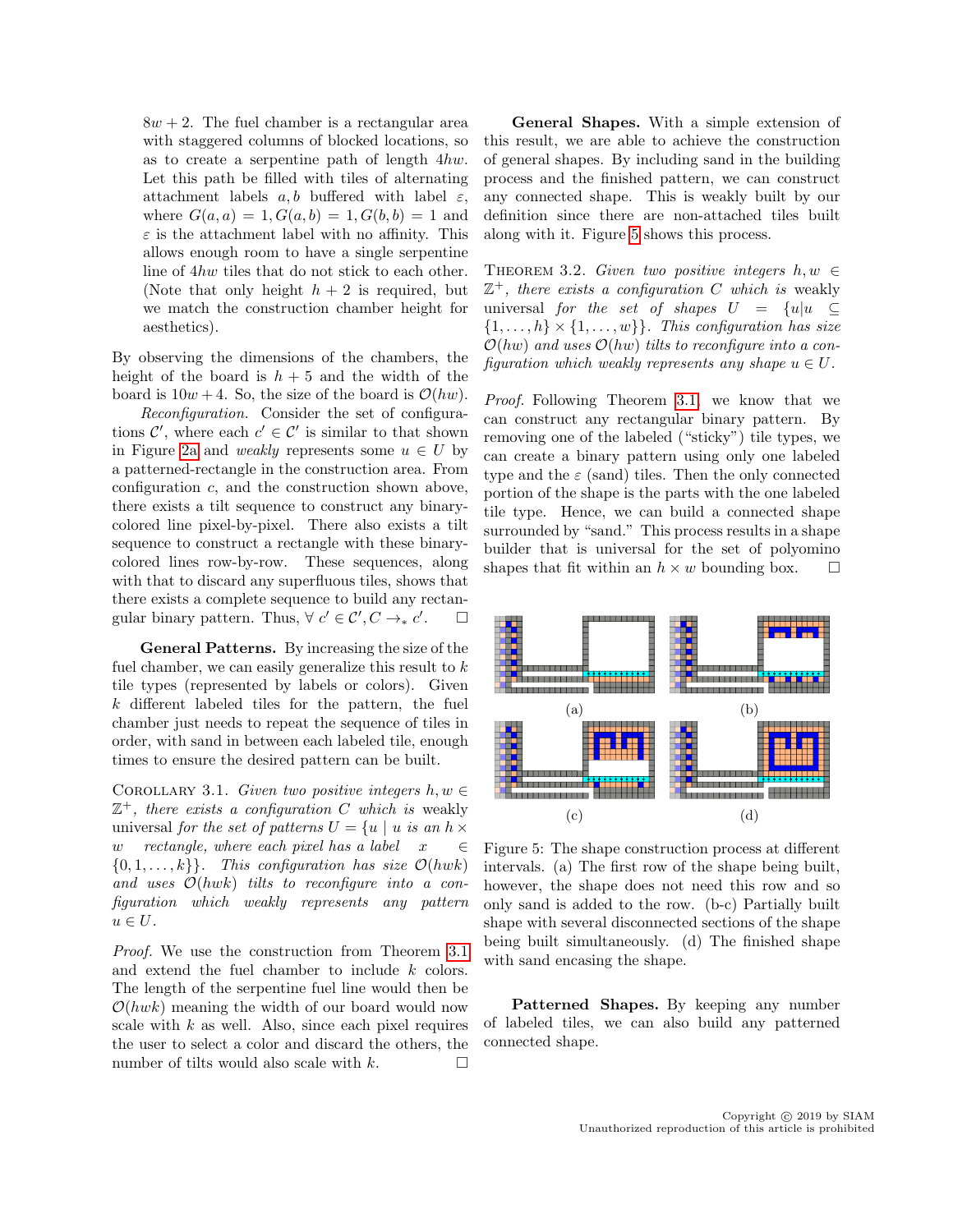Corollary 3.2. Given two positive inte $qers \quad h, w \quad \in$  $\mathbb{Z}^+$ , there exists a configuration C which is weakly universal for the set of shapes  $U = \{u | u \subseteq \{1, ..., h\} \times$  $\{1, \ldots, w\}, \quad$  and each pixel in u has a label  $x \in \mathbb{R}$  $\{0, 1, \ldots, k\}$ . This configuration has size  $\mathcal{O}(hwk)$ and uses  $\mathcal{O}(hwk)$  tilts to reconfigure into a configuration which weakly represents any shape  $u \in U$ .

Proof. By the same argument as Theorem [3.1,](#page-8-2) we can add k colors to our fuel chamber, causing the board size and number of tilts to scale with  $k$ .

# 3.3 Additional Notes

Keeping the Undesirable Tiles. One aspect of the constructor that may be undesirable is the idea of removing pieces from the board. Although not shown due to space constraints, the constructor can easily be modified to handle the tiles in numerous ways.

- Trash. The easiest solution is to have a chamber with another gate (where  $E$  opens it) that the tiles are thrown down into. The chamber must be large enough to accommodate pieces arbitrarily sticking together.
- Only Sand as Trash. Each labeled (colored) sticky tile can have its own fuel chamber still using sand to separate each piece. Each fuel chamber would be a  $2n^2 \times 1$  vertical chamber that requires a unique tilt sequence to get a piece of fuel of that type out. The only trash is then sand, so the trash chamber would also only need to be  $h \times w$  large.
- Reusing tiles. With the standard fuel tank, the unwanted tile could be routed down and around to the back of the fuel chamber to be reinserted. This recycling would only require an extra chamber of sand to put between labeled pieces that were recycled consecutively because the sand in between them was used in the shape.

Freeing the shape. Another possible drawback of the constructor as presented is that the shape is trapped in the constructor itself. The constructor may be easily modified to allow for one shape to be released and another constructed. The top of the  $h \times w$  construction chamber can be replaced with a width  $w + 1$  gate that requires a unique tilt sequence to open and close. Thus, the gate can be opened, an N tilt releases the shape, and then the gate can be closed to begin the assembly of the next shape.

# 4 Drop Shapes

Next, we consider a class of shapes discussed in [\[7\]](#page-21-14) which we refer to as *drop shapes*. A *drop shape* is any polyomino which is constructable by adding particles from any of the four cardinal directions  $\{N, E, S, W\}$ towards a fixed seed. For a formal definition of this class of shapes, see constructable polyominoes for the Tilt Assembly Problem (TAP) in [\[7\]](#page-21-14). Figure [6](#page-9-0) shows an example of a valid and invalid drop shape. Here, we present a shape builder which is strongly universal for the set of drop shapes.

<span id="page-9-0"></span>

(a) Valid (b) Invalid

Figure 6: Drop Shapes examples. (a) This polyomino is buildable with the drop shape method, whereas (b) is a polyomino that is not a constructable drop shape. From a fixed single tile seed, it is not possible to build (b) by adding one tile at a time from a cardinal direction.

4.1 Universal Drop Shape Builder: Construction. Figure [7](#page-11-1) is an example of our universal drop-shape builder for polyominoes fitting within a  $4\times4$  bounding box. At a high-level, this construction works by following five phases, which are indicated by the labeled areas in Figure [7b.](#page-11-1)

- 1. Select a red or blue tile from the fuel chamber. Area 1 shows the two types of fuel that stick to each other. Here, we use a sequence to pick the one we want.
- 2. Choose which direction to add the tile from. We move the shape into the appropriate  $N, S, E$ , or W location and move the tile to the side we are adding from. As the area 2 labels show, we can move the new tile to the appropriate side of the shape.
- 3. Choose which column/row to add the tile on the shape. This example is for any  $4 \times 4$  shape, so we choose columns  $(N/S)$  or row  $(E/W)$  to shoot the tile onto the shape where it will be added.
- 4. This area is where the shape is held when the new tile is added. There is a different holding area for each of the four directions.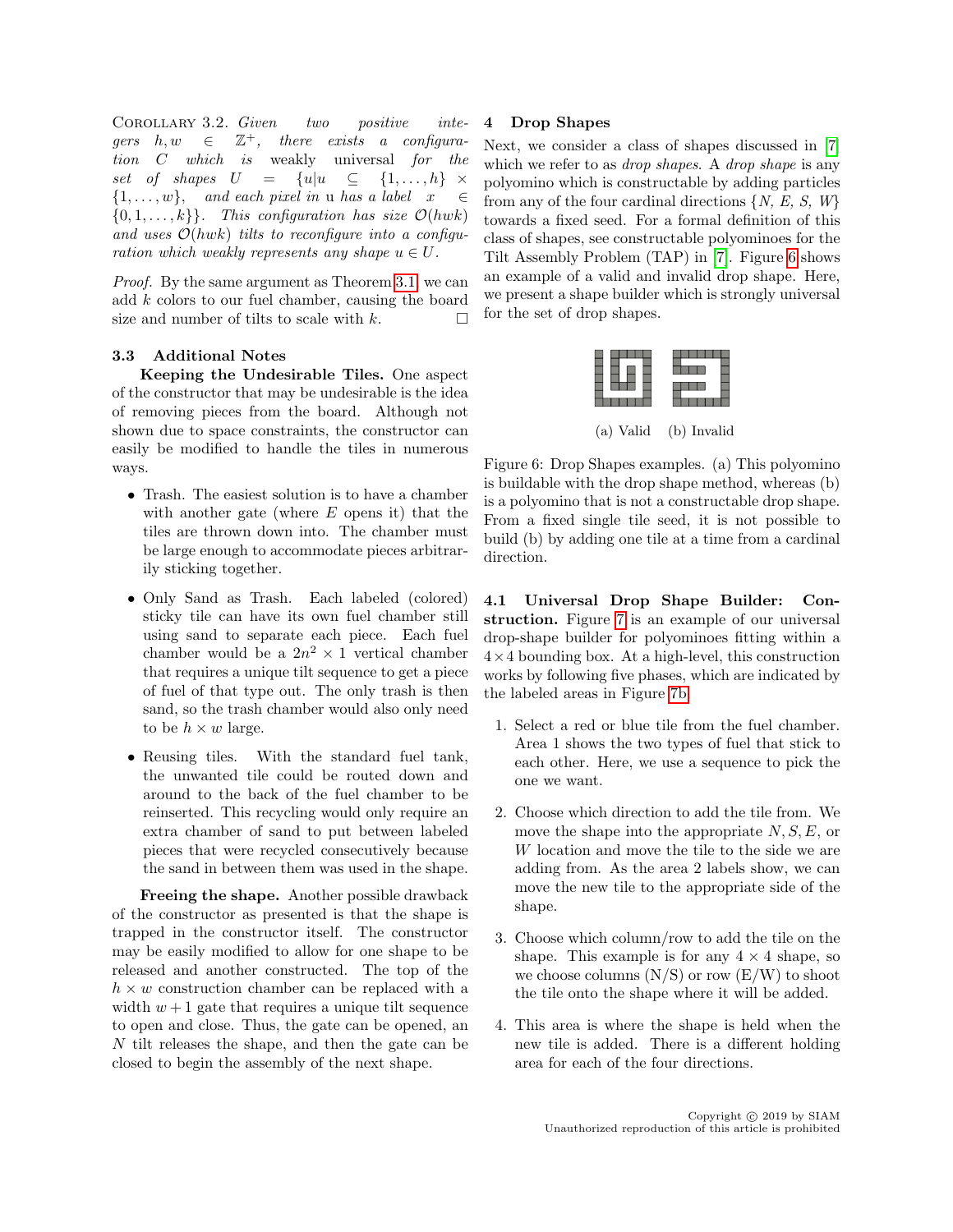5. In the last phase we move the shape to area 5 where it is held while we get the next tile to add. This holding chamber ensures the polyomino being built does not interfere with getting the next tile ready.

A full overview of the process with a flowchart and the necessary tilt sequences is shown in Figure [10a](#page-12-0) and Table [4,](#page-12-1) respectively.

<span id="page-10-0"></span>

Figure 8: Tile selection gadget. Each tile is pulled out with the sequence  $\langle E, N, W, S, E, S \rangle$ , and stops at the first square. Then the left tile type (blue) is either pulled out of the gadget or put back in the storage area. This shows it being added back to the storage with  $\langle E, S, W, N, W, S \rangle$ . This sequence puts the next tile type (red) in a decision location. The red tile is selected with the sequence  $\langle W, N, W, S, W, S \rangle$ .

Fuel Chamber: Section 1. The fuel chamber consists of one or more tile reservoirs. Each reservoir contains a tile type with the same attachment label. The tilt sequence  $\langle E, N, W, S, E, S \rangle$  extracts one fuel tile out of each reservoir. After extraction, we select which tile we want one at a time. For each extracted tile, we can either perform a tilt sequence to return the fuel tile to its reservoir, or to select it to be used in shape construction. Figure [8](#page-10-0) shows an example of selecting the second type of fuel. Once a fuel tile has been selected with the sequence  $\langle W, N, W, S, W, S \rangle$ , the storing tilt sequence must be performed for the rest of the fuel tiles that were not selected. To store a fuel tile the tilt sequence is  $\langle E, S, W, N, W, S \rangle$ . Note that the position of a selected fuel piece remains the same after an application of the storage sequence.

On all iterations after the first, we must also consider the position of the polyomino/assembly which is being constructed. Before executing the tilt sequence to extract a tile, the polyomino is located in the northmost eastmost notch of the holding chamber. A quick observation will note that the tilt sequence required to traverse the holding chamber is identical to the tile extraction sequence. Also note that the position of the assembly after an extraction, like the selected fuel piece, is invariant after each application of the storage sequence. When the extracted fuel tile is to enter the selection chamber, the assembly will be ready to enter the construction chamber.

Selection Chamber: Section 2. After selecting the fuel tile and storing the rest of the extracted tiles, we now move the fuel tile into the selection chambers. This stage of the construction simply selects the direction of attachment. After tilting  $\langle N \rangle$ , the fuel enters the eastern selection chamber and the assembly enters the construction chamber. To select an attachment from the east, perform the tilt sequence  $\langle E, S, W \rangle$  (notice that this will position the assembly to the west of the eastern alignment chamber), else tilt  $\langle W \rangle$  to select the next direction. After this western tilt, to select an attachment from the north, perform the tilt sequence  $\langle N, E, S \rangle$  (notice this also positions the assembly below the northern alignment chamber), else tilt  $\langle S \rangle$  to select the next direction. Now, after this southern tilt, to attach from the west perform the tilt sequence  $\langle W, N, E \rangle$  (this too positions the assembly to the east of the western alignment chamber), else to select the last direction tilt  $\langle E \rangle$ . At this point, the fuel must be attached from the south. The sequence  $\langle S, W, N \rangle$  will prepare the fuel tile for an attachment from the south (while also positioning the assembly to the north of the southern alignment chamber).

Alignment Chambers: Sections 3. After an attachment direction has been chosen, the tile enters a gadget to select the row/column of the polyomino to target with the new tile. Figure [9](#page-11-2) shows an example for a northern selection gadget for a  $4 \times 4$  polyomino. The tilt sequence to align with a particular location varies with respect to the direction of attachment. If the rightmost pixel of a northern attachment is chosen, the tilts  $\langle W, S \rangle$  would be performed. Each successive column is chosen by performing the sequence  $\langle E, S, W, S \rangle$ . This sequence is repeated, each time moving tile further down the gadget, until the desired location is reached, at which point the attachment sequence  $\langle W, S \rangle$  is executed. The alignment sequence for each attachment chamber does not affect the position of the assembly (it will remain positioned in the attachment chamber). Note the southern alignment gadget is slightly different but serves the same purpose. This difference is so the alignment and extraction sequences do not overlap.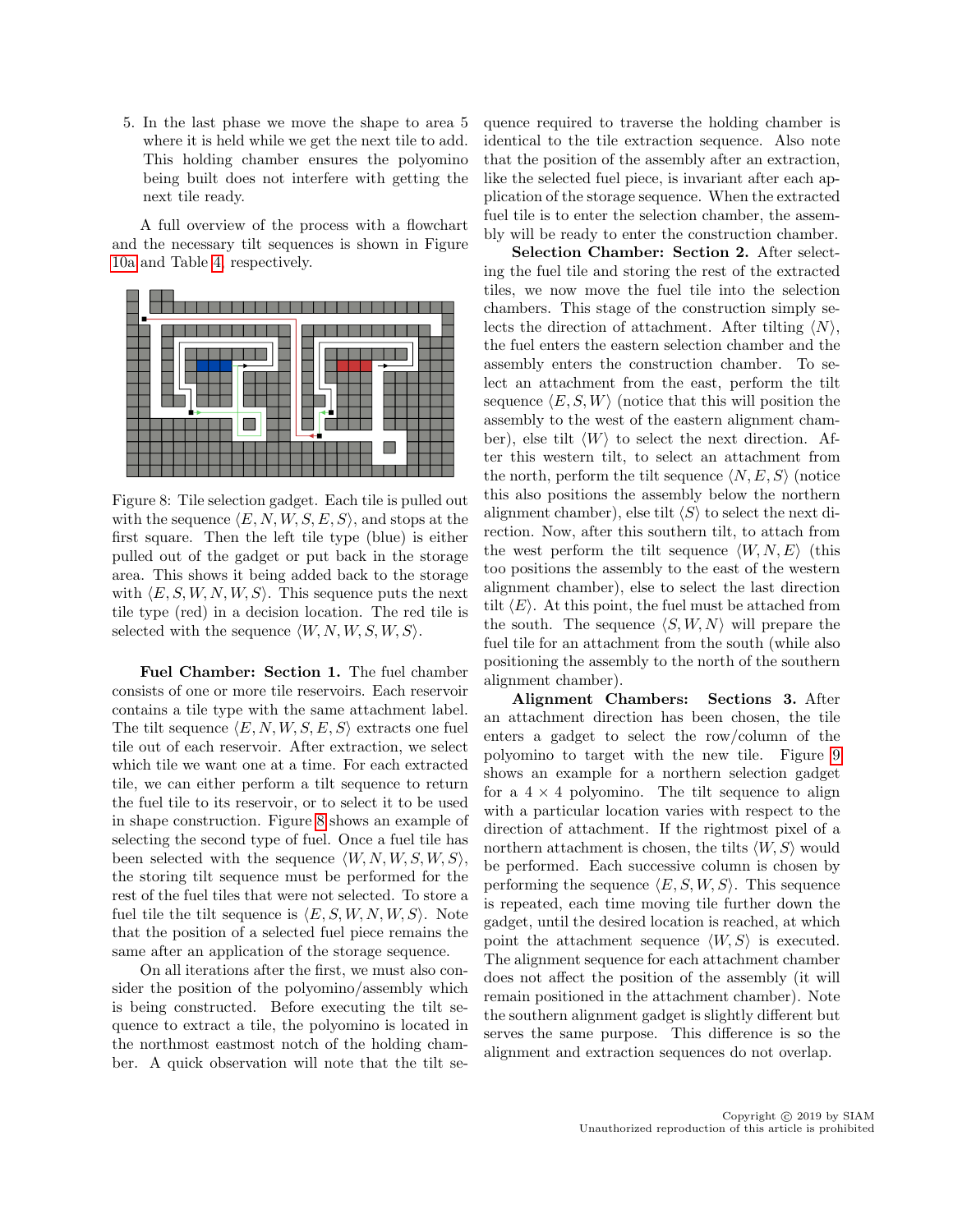<span id="page-11-1"></span>

<span id="page-11-2"></span>Figure 7: (a) The universal drop-shape builder. (b) An overview of the parts of the drop shape builder. Area 1 is the *fuel chamber*, area 2 is the *selection chamber*, the area 3's are the *alignment chambers*, area 4 is the construction chamber, and area 5 is the holding chamber.



Figure 9: The column selection gadget for drop shapes. Assuming the shape to build is at a fixed location, this gadget allows any column to be selected to drop the new tile onto. The number of columns to drop from in this gadget determines the size of the shape we can build. Thus, this is for a drop shape within a  $4 \times 4$  bounding box. This gadget is repeated on each of the four sides of the drop-shape constructor (with a slightly modified one on the south side).

Construction Chamber: Section 4. This central chamber is where the constructed assembly will be housed as it is being assembled. As we saw in the selection paragraph, the sequences required to position the assembly in front of a particular alignment chamber are the same as the sequences required to prepare the fuel piece to attach from that

chamber. This, along with the alignment chamber process, allows us to pinpoint the attachment location of a fuel piece to the assembly.

Holding Chamber: Section 5. Once the new tile has been added, we return the assembly to the holding chamber, which is where the assembly resides while the next fuel tile is being selected (Section 1). Once again, the target location in the holding chamber is the northmost westmost notch. As mentioned, the holding chamber's tilt sequences's are identical to that of the fuel chamber's. This ensures that we can select a fuel type without repositioning the assembly.

# <span id="page-11-0"></span>4.2 Universal Drop Shape Builder: Theorem and Proof.

THEOREM 4.1. Given two positive integers  $h, w$ , there exists a configuration  $C$  which is strongly universal for the set of drop shapes  $U = \{u | u \subseteq$  $\{1, ..., h\} \times \{1, ..., w\}$ . WLOG, let  $h \geq w$ . This configuration has size  $\mathcal{O}(h^2w)$  and uses  $\mathcal{O}(h^2w)$  tilts to reconfigure into a configuration which strongly represents any shape  $u \in U$ .

Proof. This is a proof by construction. We begin with a configuration  $C$  where all chambers are empty except the fuel chambers. Following the process outlined in Figure [10a,](#page-12-0) we can extract the desired fuel piece, and the fuel piece can be moved from the alignment chamber to the shape via the construction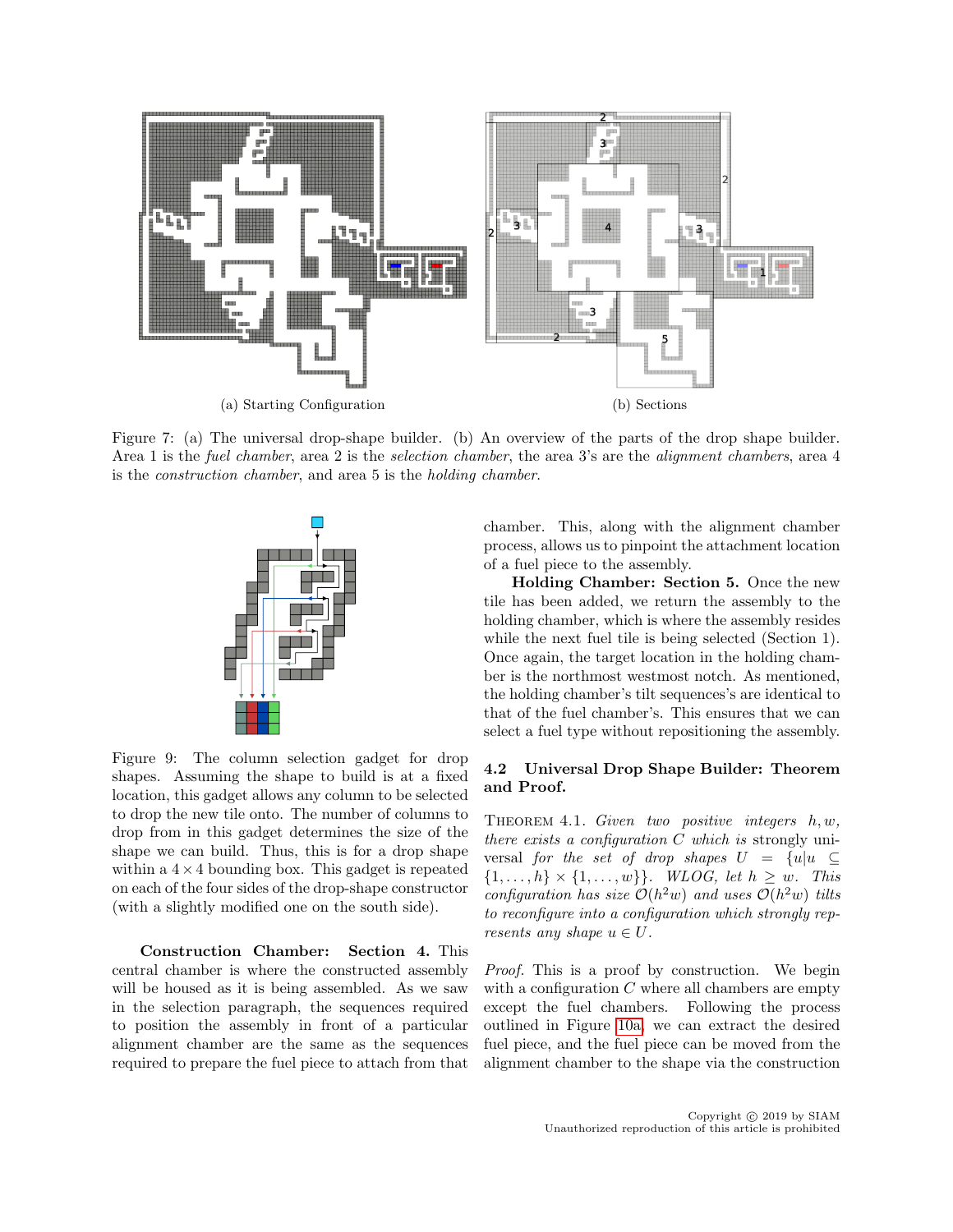<span id="page-12-1"></span>

| s <sub>0</sub>  | $\langle E, N, W, S, E, S \rangle + \langle E, S, W, N, W, S \rangle^i + \langle W, N, W, S, W, S \rangle + \langle E, S, W, N, W, S \rangle^j$ |
|-----------------|-------------------------------------------------------------------------------------------------------------------------------------------------|
| $S_{E1}$        | $\langle N, E, S, W, S \rangle$                                                                                                                 |
| $S_{N1}$        | $\langle N, W, N, E, S \rangle$                                                                                                                 |
| $s_{W1}$        | $\langle N,W,S,W,N,E\rangle$                                                                                                                    |
| $s_{S1}$        | $\langle N,W,S,E,S,W,N \rangle$                                                                                                                 |
| $S_{\text{E}2}$ | $\langle S, W, N, W \rangle^j + \langle N, W, S, E, S, E, S \rangle$                                                                            |
| $S_{N2}$        | $\langle E, S, W, S \rangle^j + \langle W, S, E, N, E, S, E, S \rangle$                                                                         |
| $s_{\rm W2}$    | $\langle N, E, S, E \rangle^j + \langle S, E, N, W, E, S, E, S, E, S \rangle^j$                                                                 |
| $s_{S2}$        | $\langle W,N\rangle^j+\langle E,N,W,S,W,N,E,S,E,S\rangle$                                                                                       |

Table 4: The sequence of tilts used in the flowchart (Figure [10a\)](#page-12-0).  $s_0$  denotes the tile selection from  $i + j + 1$ different tile types and chambers. The sequence also places the current polyomino in the correct area for the next sequences (Figure [10b\)](#page-12-0). For area 2 in Figure [7b,](#page-11-1)  $s_{E1}$ ,  $s_{N1}$ ,  $s_{W1}$ ,  $s_{S1}$  represents choosing to attach the new tile from the east, north, west, or south side, respectively. Similarly, the alignment selection (area 3), from the east, north, west, or south side, is represented by  $s_{E2}$ ,  $s_{N2}$ ,  $s_{W2}$ , and  $s_{S2}$ , respectively. Note there may be up to  $j-1$  columns.

<span id="page-12-0"></span>

Figure 10: (a) A flowchart where each state represents a set of configurations and the symbols represent sequences that can move from one state to another. The sequences for each of the symbols is shown in Table [4.](#page-12-1) (b) An example configuration in the  $C_{\text{launch}}$  state. Configurations in  $C_{\text{launch}}$  always have the assembly located in box 1 at the rightmost bottom corner, the next fuel tile to be shot located in box 2, and all fuel pieces in the fuel chamber are in their proper reservoir pushed to the far left as depicted in box 3 and 4. A configuration *strongly* representing a drop shape  $u \in U$  is in  $C_{\text{launch}}$  with no more tiles to launch and the fuel chamber empty.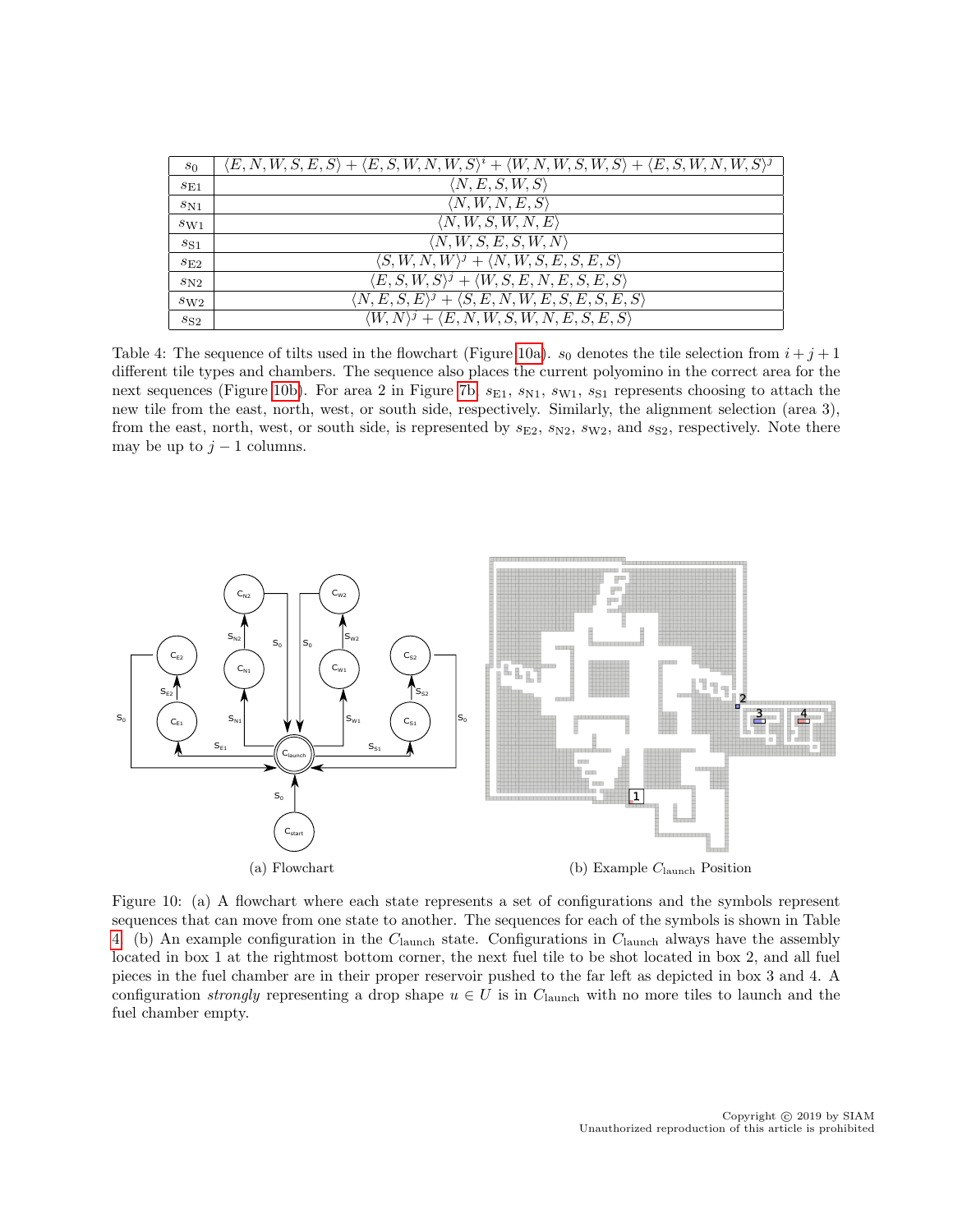<span id="page-13-0"></span>

(a) Crossing 2-Toggle (C2T) (b) C2T State Change

Figure 11: (a) This gadget represents paths traversable by the robot. The robot can only move in the direction the arrow is pointing, and traversing a gadget will reverse the directions of both arrows. (b) Alternate state of a C2T gadget.

chamber. We repeat this process to add single fuel pieces to the shape from any direction. After the fuel chambers are empty, we have generated a configuration  $C'$  from  $C$  by performing a series of tilts. Thus,  $C \rightarrow_{\ast} C'$ , and to show the transition from the starting configuration to the configuration that represents shape  $u \in U$ , we use the process shown in the flowchart of Figure [10a.](#page-12-0)  $\Box$ 

# 5 Relocation

Our next contribution is a continuation of the work done in [\[4–](#page-20-0)[6\]](#page-21-17). In their papers, they discuss the relocation problem in a tilt-based system which asks whether a tile can be moved from one location to another specific location. They show this problem is NP-Hard. Additionally, they show that finding the optimal tilt sequence to relocate a tile to another location is PSPACE-complete. In this section, we show that deciding if a tilt sequence exists to move a polyomino in a given configuration to a given location is PSPACE-complete. Further, in line with many geometric problems, we show that deciding if a given configuration is reachable from a starting configuration is also PSPACE-complete. Our hardness proofs rely on a recent result in [\[10\]](#page-21-15). They show that the puzzle solvability problem, which asks whether or not a robot can traverse a system of specific types of gadgets, is PSPACE-Complete. We reduce from a gadget model proposed by them that is used to analyze the complexity of traversing particles. We first describe the puzzle solvability problem which we will reduce from to show PSPACE-Hardness.

First we summarize one of the gadget models introduced in [\[10\]](#page-21-15), and define several of the key terms.

• Locations. A gadget consists of one or more locations, which are the points of entry and exit to the gadget.

- States. Each *state* s of the gadget defines a labeled directed graph on the locations, where a directed edge  $(a, b)$  with label s' means that the robot can enter the gadget at location a and exit at location b, forcing the state to change to s 0 . The gadgets are defined by state spaces. A state space is a directed graph whose vertices are state and location pairs, where a directed edge from  $(s, a)$  to  $(s', b)$  means that the robot can traverse through the gadget from a to b if it is in state s, such that traversing will change the state of the gadget to  $s'$ . We use gadgets with at most two states.
- Toggle. A *toggle* is a tunnel that can only be traversed in a single direction as dictated by its state. Each toggle has 2 states dictating which direction a robot is allowed to traverse the tunnel. Tunnels are routes between two locations that the robot can traverse through. The state of the toggle gadget changes when the tunnel is traversed.
- C2T. Crossing 2-Toggle is a gadget that has two toggle tunnels perpendicular to each other. Traversing either tunnel causes the gadget's state to change, which means the state (or direction) of both tunnels are changed (or reversed). Figure [11a](#page-13-0) shows how the gadget is represented with two arrows denoting the current traversable tunnels in the gadget. Figure [11b](#page-13-0) shows the gadgets other state with the tunnels both reversed.
- Puzzle. A *puzzle* is a problem posed as a system of interconnected gadgets, their initial states, the wires connecting them, and the robot's start and goal location. A puzzle is said to be solvable if there is a path from the start location to the goal location using only moves allowed by the wires and gadgets.

5.1 Relocation Gadget Model Preliminaries. Now, we show a tilt gadget that behaves like the C2T gadget in order to simulate its complexity for our reduction. Figure [13](#page-15-0) shows an overview of the gadget. Figure [13a](#page-15-0) shows the basic sections of the gadget which we describe later. The main idea is that a single  $1 \times 1$  tile, referred to as the *state tile*, is confined to the gadget, and its possible paths represent what state the toggle is in. Figures [13b](#page-15-0) and [13c](#page-15-0) show the paths of the state tile and robot polyomino (the polyomino traversing the toggles),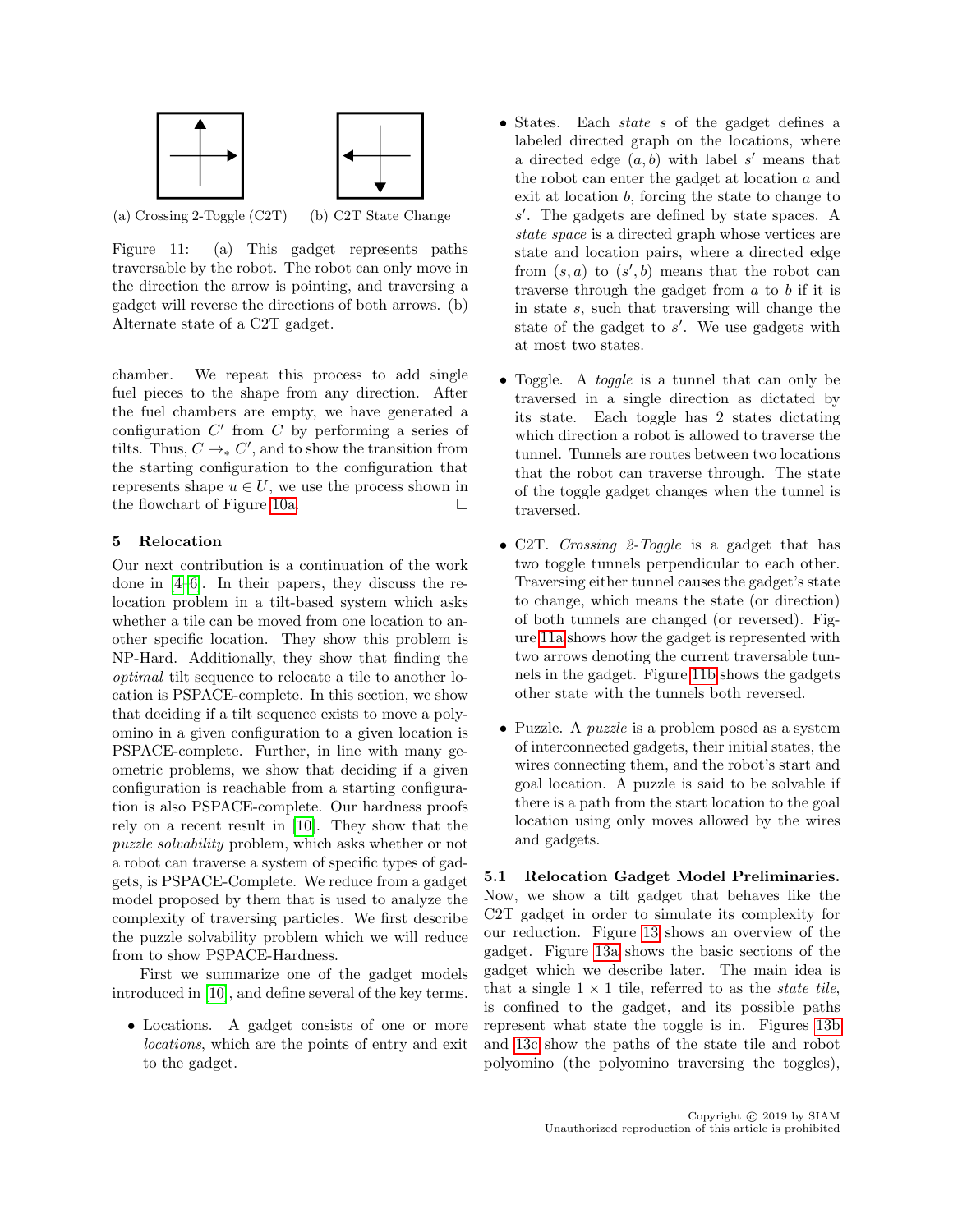respectively. Figure [12](#page-14-0) gives an overview of the two movable polyominoes in our system. As before, we will begin with a high-level overview of the gadget, and proceed to a more detail explanation.

<span id="page-14-0"></span>

(a) State Tile (b) Robot Polyomino

Figure 12: (a) The state tile is a  $1 \times 1$  tile that exists within the gadget. The possible path of the state tile in the toggle gadget determines whether the robot polyomino can move up/right or down/left. Once it is used by the robot polyomino to pass through the gadget, it ends up on the alternate path meaning the gadget has flipped. (b) The robot polyomino is the  $2\times 2$  polyomino that we are attempting to move from one location in the board to another location.

In order to reduce from the puzzle solvability problem, we recreate the individual properties of a C2T gadget in our tilt assembly model. We must create a structure that can restrict traversal through itself to certain directions and allow for those directions to be changed after a traversal has been made. In our representation, a tunnel traversal through a C2T gadget is represented by relocating a  $2 \times 2$  polyomino from an initial location to a final location in the gadget via a sequence of tilts. Our gadget's structure restricts traversal with specific geometry architecture that causes a  $2\times 2$  polyomino to become stuck if the gadget is traversed incorrectly. For a  $2 \times 2$ polyomino to traverse through these otherwise untraversable gadgets, we require the assistance of a  $1 \times 1$  helper tile confined within our gadgets. Figure [14](#page-14-1) shows an example of a pathway not reachable by the  $2 \times 2$  polyomino without the geometric assistance of a  $1 \times 1$  tile. In Figure [14](#page-14-1) we see an example of a  $1 \times 1$ confined pathway that is changable into another with the assistance of the  $2 \times 2$  polyomino. This depicts one of two different states that the  $1 \times 1$  tile can be in. By combining these elements we create a complex gadget which can limit  $2 \times 2$  polyominoes traversals in 2 perpendicular directions, and limits a  $1 \times 1$  tile in a confined set of pathways within the gadget.

Robot Polyomino. The robot polyomino is a  $2 \times 2$  polyomino that traverses through a puzzle. Figure [13c](#page-15-0) shows all paths of the robot in a gadget. The dotted lines show its path without the help of the state tile.

<span id="page-14-1"></span>

Figure 14: Relocation Properties. (a) A gadget with states 1 (dark) and 2 (light). (b) The robottraversal "toggles" the gadget. (c) A gadget cannot be traversed by the robot alone. (d) The same gadget being robot-traversed with the help of the state tile.

**State Tile.** The relocation gadget has a *state* tile, which is a single tile that is trapped inside the gadget. The state tile can freely move in one of the solid lines shown in Figure [13b,](#page-15-0) where the dotted lines depict a pathway traversable by the state tiles only with the assistance of the traversing robot polyomino's geometry.

Relocation Gadget. Our Relocation gadget consists of openings at its four cardinal directions which we will call  $N.E.S.W.$  The internal architecture is diagonally symmetrical and allows for traversal between its openings. Wires are made with 2-tile wide hallways attached at gadget openings. A highlevel overview of the four relocation gadget sections is shown in Figure [14.](#page-14-1)

Entrance/Exit Chambers. Marked as section 1 in [13a,](#page-15-0) the entrance/exit chambers represent locations in a C2T gadget. These chambers do not enforce any behavior or move sequence constraints on a robot polyomino, letting it move in or out of the chamber with no difficulty. However, these chambers have spaces on its sides designed to keep the state tile within the gadget. Once a state tile becomes stuck in the spaces, the gadget becomes inoperable. These chambers change from entrance to exit chambers depending on the state of the gadget, where if the state tile is in the  $NE$  side of the gadget, the  $NE$  chambers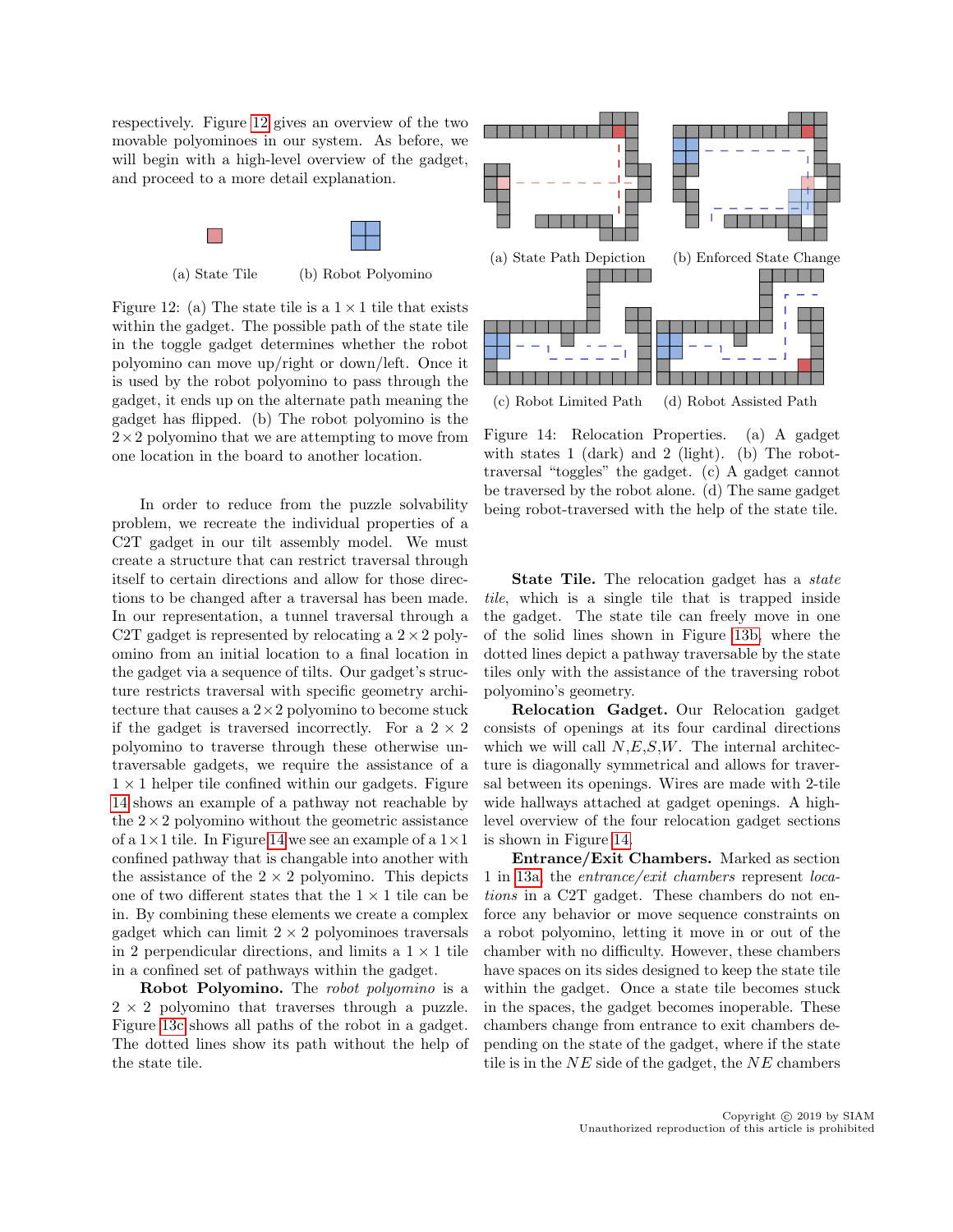<span id="page-15-0"></span>

Figure 13: (a) Relocation sections where 1) represents entrance/exits locations, 2) represents areas where the robot polyomino becomes stuck if unassisted by the state tile, and 3) and 4) represent the  $NE$  and  $SE$ state tile areas. State and robot paths are shown in (b) and (c), where the state tile is stuck on the solid lines and traverses through the dotted lines when changing states, and where the robot polyomino travels through one location to the next through the solid lines, assisted by the state tile, or traverses the dotted lines if unassisted by the state tile

become entrance chambers and the SW side chambers become exit chambers and vice versa. These different states correspond to the depicted states of C2T gadgets in Figure [11.](#page-13-0)

Assistance Chamber. Marked as section 2 in [13a,](#page-15-0) an assistance chamber is the place where a robot polyomino and a state tile meet to assist the robot polyomino's traversal through the gadget. A robot polyomino can reach the assitance chamber opposite of where it entered from. The only way a robot polyomino can move through an assistance chamber is if the state tile is in the correct path. See Figure [15](#page-16-0) for an example travesal. If a robot polyomino enters a gadget whose state tile is in the opposite side, the robot polyomino becomes stuck inside the gadget. This forces the robot to enter through the correct entry points.

State Chambers. Section 3 and 4 in [13a,](#page-15-0) state chambers store the state tiles and dictate the state of the gadget. These chambers allow the state tile to move freely through its north side to its east side and vice versa, or from its south side to its west side and vice versa. When the state tile moves to the opposite state chamber, the state of the gadget changes along with the positions of the entry and exit location points. See Figure [13b](#page-15-0) for the possible paths of the state tile in its two states.

Intersections. To allow robots to change directions in the paths between gadgets, we must have

<span id="page-15-1"></span>

Figure 16: Intersections of tunnels. The geometric block in the center stops the robot and allows it to choose any of the tunnels to move through. (a) Three tunnels intersecting. (b) A four-way intersection.

geometry to stop the robot and then choose which direction it will proceed. We place a  $2 \times 2$  blocking piece of geometry in the middle of the wire and expand the surrounding area to allow the robot to make traversing decisions. Examples of 3-way and 4 way intersections are shown in Figures [16a](#page-15-1) and [16b,](#page-15-1) respectively.

Like a puzzle consisting of C2T gadgets, a robot polyomino traverses through a system of relocation gadgets via their directed tunnels and the wires that connect them. For a directed tunnel  $(a, b)$  to exist in our gadget means that a sequence of tilts exists such that we can relocate our robot polyomino from location a to location b. The location of the state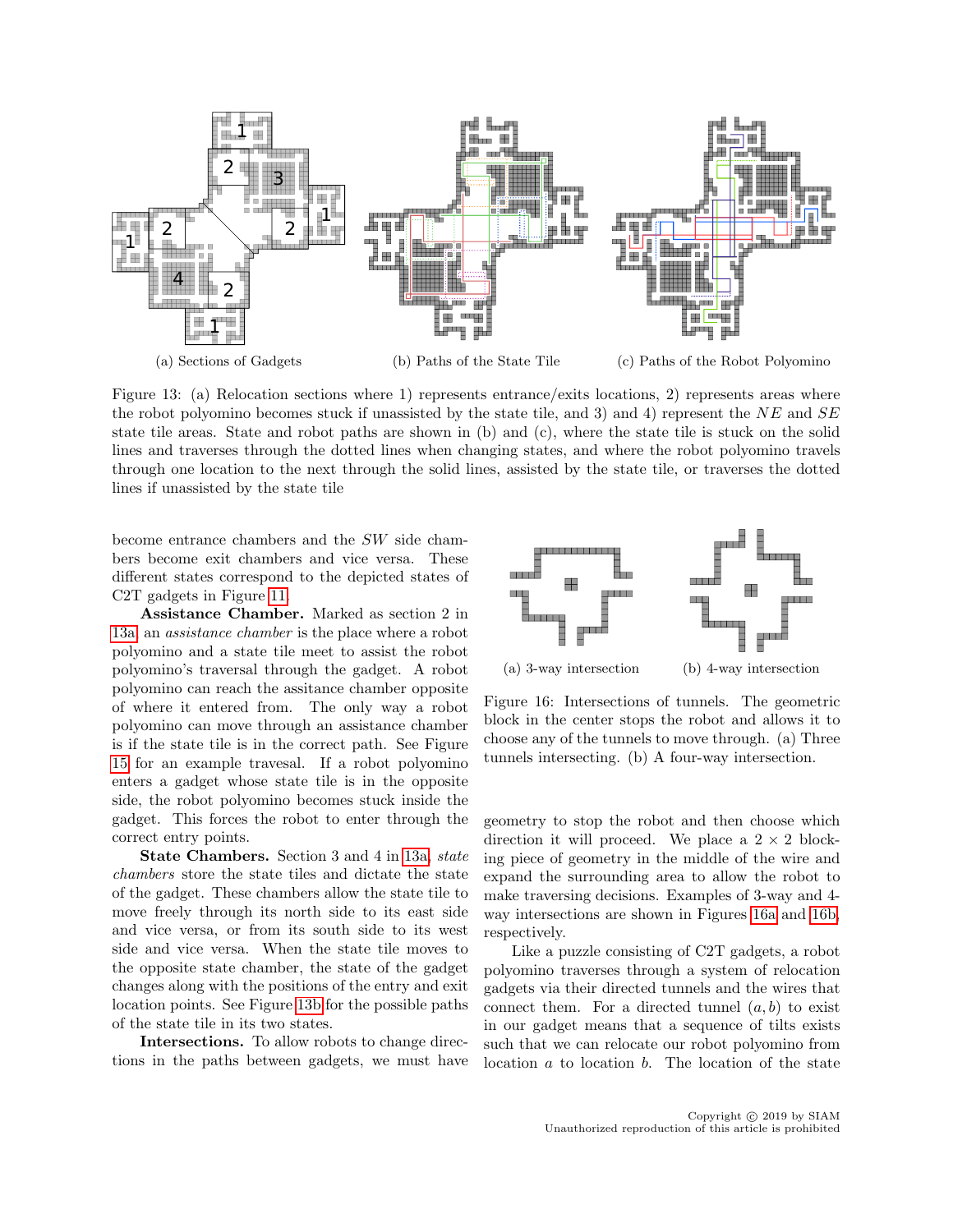<span id="page-16-0"></span>

Figure 15: Example of a traversing sequence and state change when a gadget is in the state from Figure [11a.](#page-13-0) The robot polyomino enters the gadget in (a) and performs the sequence shown. The robot geometrically assists the state tile to traverse around in (b), and in (c) the state tile assists the robot polyomino via its geometry to exit through the opposite location. In the end the robot would have traversed the gadget, and the state tile would have gone from section 4's red path in Figure [13b](#page-15-0) to section 3's green path; Therefore, the gadget was toggled.

tile implies the state of our gadget by determining which directed tunnels exist in our gadget. In order for a robot polyomino to traverse a relocation gadget, the state tile must be in the correct path. Being in the NE path implies the existence of directed tunnels  $(N, S)$  and  $(E, W)$ , while being in the SE path implies the reversal of those tunnels. When the robot polyomino enters the gadget correctly and gets assisted by the state tile to traverse safely, it forces the state tile to change its path and toggle the state of the gadget.

5.2 Relocation Gadget Results. The relocation gadget's architecture itself cannot prevent the robot polyomino from traversing a direction that does not comply with our tunnels. Thus, the gadget is designed such that the robot can not traverse the gadget incorrectly or it will get stuck within the gadget. We can list all the ways the robot can try to cheat in a relocation gadget, i.e., move in a way that does not comply with the rules of a C2T. Following, we give the ways the gadget could fail and show why this can not happen. The different types of ways to cheat or break the gadget are:

• The robot polyomino traverses the gadget in a way where a directed tunnel from its entrance to its exit did not exist prior to the entrance of the robot polyomino.

- The robot polyomino traverses the gadget without forcing the gadget to change states.
- The state tile leaves the gadget.

<span id="page-16-1"></span>Lemma 5.1. The robot polyomino can traverse from location A to location B in a gadget if and only if an implied directed tunnel from location A to location B exists at the time of its entrance.

Proof. We used a computer simulation and proved by exhaustion that the only way the robot polyomino can move through the system is in a way that complies with the directed tunnel in our gadgets. We define a graph  $G = (V, E)$  where each vertex is a pair  $(r, s)$  where r and s are robot and state tiles positions in the gadget, respectively, and each edge is a directed 3-tuple  $(v, v', d)$  edge from vertex v to v' with label d where  $d \in \{N, S, E, W\}$ . We create a graph with a seed vertex  $v$ , where  $v$  is a possible starting configuration of the robot polyomino and state tile, and recursively perform tilts in all four directions from that vertex, adding new vertices that did not already exist in the graph. Adding a directed edge  $e = (v, v', d)$  from v to v' with label d means you can get from configuration  $v$  to  $v'$  by tilting in direction  $d$ . We call a *valid starting configuration* a configuration such that an implied tunnel exists from the robots location to the opening on the opposite side of the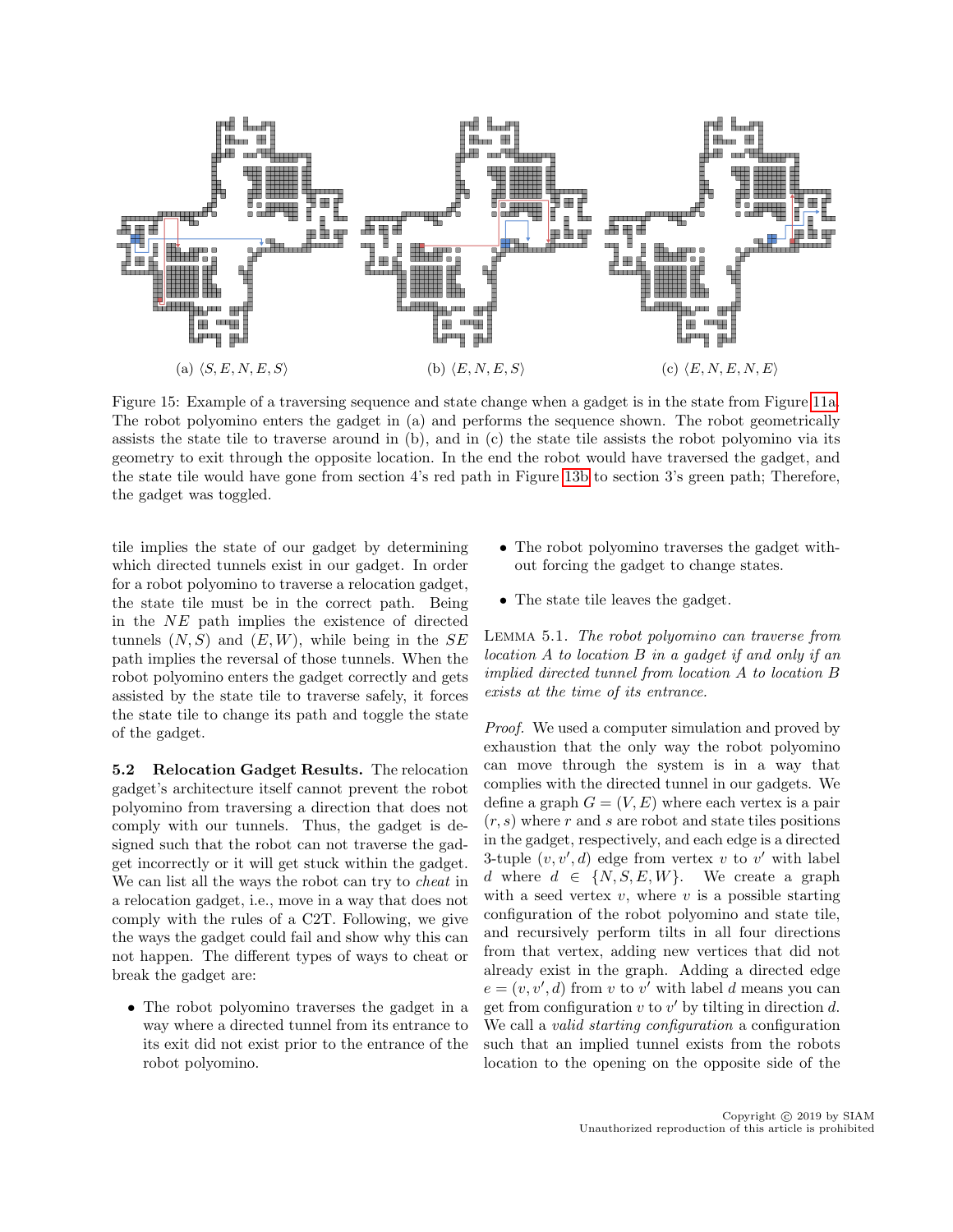gadget, while an invalid starting configuration is a configuration such that no implied tunnel exists from the robot's location. The computer program generates a set of graphs showing that for every seed vertex which represents a valid starting configuration there is a path that allows us to traverse through the gadget. It also shows that for every invalid starting configuration there is no way to traverse the gadget at all (the robot and state polyominoes can not leave); the robot can only leave the same way it came in, or enter a "stuck" configuration, from which there is no way to exit the gadget. Information about the verification and sourcecode are available at [https://github.com/asarg/TumbleTiles.](https://github.com/asarg/TumbleTiles)

# <span id="page-17-1"></span>Lemma 5.2. If a tunnel is traversed in the gadget, the state of the gadget is changed (the tunnels are reversed).

Proof. The state of our gadget is inferred from the path that the state tile is in. This means we must ensure that if a robot polyomino traverses a tunnel, then the state tile must switch to the other path without switching back alone. Using the same method of proof by exhaustion, there is no sequence that will allow the robot to completely traverse a tunnel without switching the path the state tile is in. Sourcecode: [https://github.com/asarg/TumbleTiles.](https://github.com/asarg/TumbleTiles)  $\Box$ 

Lemma 5.3. The relocation gadget correctly implements the behavior of the C2T gadget.

Proof. Lemma [5.1](#page-16-1) and [5.2](#page-17-1) show that our gadget can simulate the main properties of a C2T gadget. Upon inspection we can see that in addition to these two properties, a state tile is never able to leave a gadget, as the entrances/exits are designed in a way that  $1 \times 1$ tiles can not get through, and enter a hallway they can not exit. We have proven that the only way to traverse a gadget is through a directed tunnel, and that if a tunnel is fully traversed then the gadget's state must change, Therefore our gadget implements the properties of a C2T gadget.  $\square$ 

<span id="page-17-0"></span>THEOREM 5.1. Given an initial configuration  $C$ , a polyomino  $t$  at location  $a$  in  $C$ , and an empty location b in C, it is PSPACE-complete to decide whether there exists a sequence of tilts to reconfigure C into a configuration in which t has moved from location a to location b.

Proof. First, we observe that this problem is in PSPACE. Given a directed graph  $G = (V, E)$  where each vertex is a configuration on the board B and each edge  $e_{i,j} = (v_i, v_j)$  connects two vertices if there exists one tilt that reconfigures  $v_i$  to  $v_j$ . Clearly, a nondeterministic search of this graph will yield the answer in polynomial space, implying membership in NPSPACE. Since  $NPSPACE = PSPACE$ , we get membership in PSPACE.

We now show PSPACE-hardness by a reduction from the puzzle solvability problem from [\[10\]](#page-21-15). A puzzle is a graph of connected gadgets including crossovers where the goal is to find a way through the maze. Thus, a puzzle of C2T gadgets has a solution if and only if there is a sequence of tilts that will relocate the robot from a to b through the puzzle of relocation gadgets.

If a C2T puzzle has a solution then any movement through a tunnel can be transformed to a sequence of tilts that allow traversal through the relocation gadget. Any movements through a single wire can be transformed to tilts through a hallway, while movements through an intersection of wires can be transformed to a sequence of tilts through the intersections mentioned above. Since we can convert all the moves in the solution to a C2T puzzle to moves in our relocation gadget system, a solution to a C2T puzzle implies a solution to our relocation problem.

Suppose there is a sequence of tilts that relocate the robot from  $a$  to  $b$  from starting configuration C. We can easily convert this sequence of tilts to a sequence of moves that a robot in a C2T puzzle can perform. We can map the sequence of tilts necessary to get through our relocation gadget to a simple  $N, E, S, W$  direction for the robot to move through the C2T gadget. A similar simplification is needed for each intersection. Thus, we can create directions to move through the C2T puzzle by simplifying the sequence of tilts and thus solve the C2T puzzle.  $\Box$ 

# 6 Reconfiguration

In [\[6\]](#page-21-17), it was shown that computing a shortest sequence of tilts required to transform one configuration into another is PSPACE-complete. In this section, we show that even the problem of determining if a reconfiguration sequence exists between two given configurations, termed the reconfiguration problem, is PSPACE-complete. Our reduction is similar to the reduction for the relocation problem. But for the reconfiguration problem we must provide a unique final configuration for the problem input, as opposed to just a final location of a single polyomino. The previous gadget is insufficient for this problem as there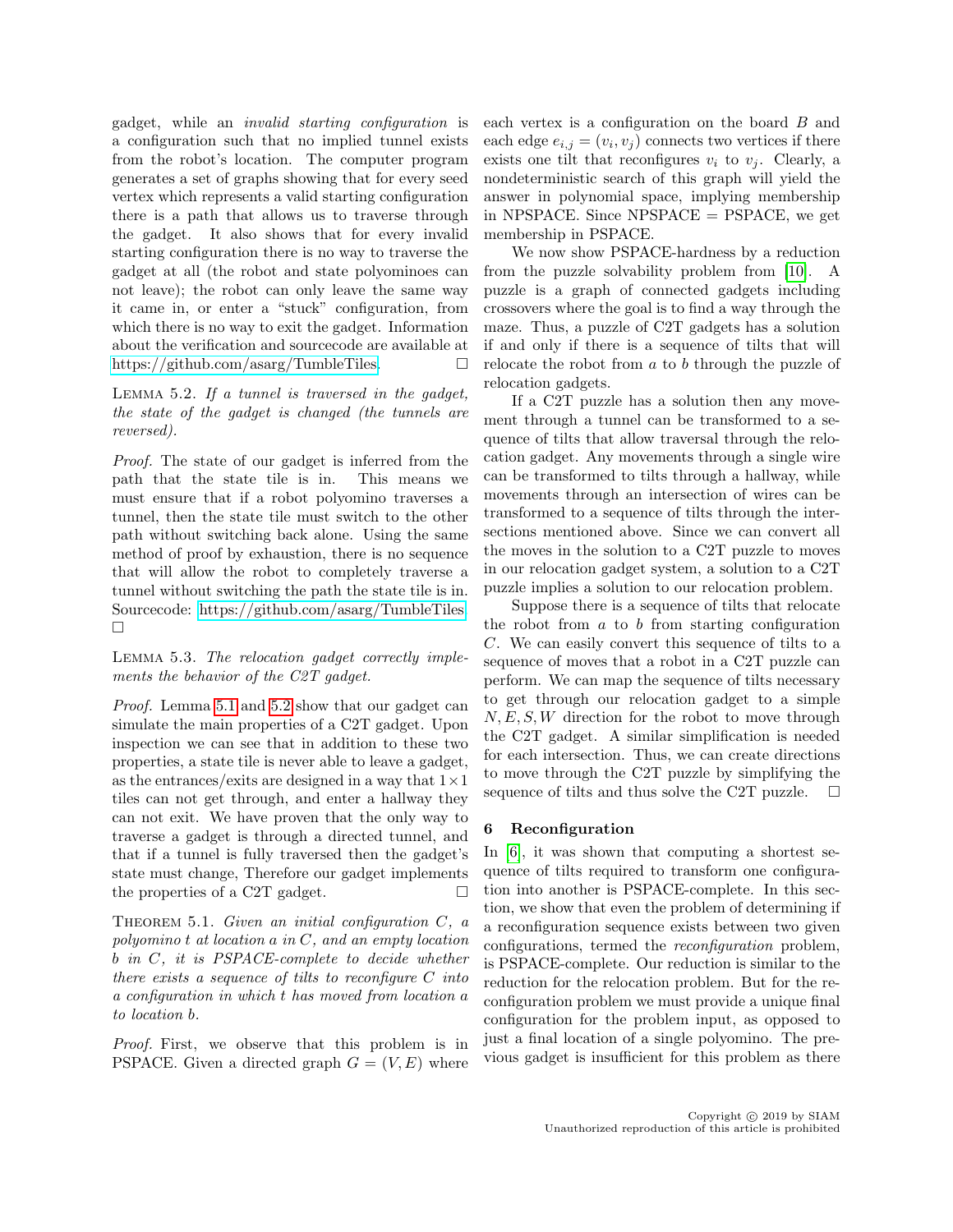is generally not a unique final configuration for all successful traversals, and it would not be polynomial time computable even in the cases that it were. The issue is that we would not know the state of each of the gadgets, and thus not know the location of the state tile. We address this issue by expanding on the relocation gadget to allow for a final tilt sequence that positions the state tile for each gadget, regardless of the state, into a unique identical position, thereby providing a polynomial time computable target configuration for the reduction.

- Reconfiguration Gadget. The Reconfiguration gadget is a relocation gadget with additional architecture. Each state tile has additional pathways that lead to an inescapable chamber on the perimeter of the gadget. The robot polyomino maintains the same pathways it held in the relocation gadget.
- Reconfiguration Ring. Each reconfiguration gadget has a reconfiguration ring located on its perimeter reachable by the state tiles only. These hallways help answer the reconfiguration problem as they convert all gadgets to one global unique configuration. To insert all state tiles to this ring, the user can move the state tile through the new architecture (depicted in Figure [19a\)](#page-20-4) into the reconfiguration ring, and render all gadgets inoperable.
- State Tile Restarting Positions. We define restarting positions for all state tiles (depicted by the solid state tiles in Figure [19a\)](#page-20-4). We initialize all state tiles of the same state to the same position in the gadget. This could be either of the two state positions in section 4 (Figure [18a\)](#page-19-1). Applying a global motion signal will ensure that all state tiles (in the same state) will be in the same position at all times.
- Intermediate Wire. An intermediate wire (Figure [17\)](#page-18-0) is a small chamber gadget placed on wires and between every pair of reconfiguration gadgets to ensure the state tiles will not enter the perimeter hallway. The intermediate gadget gives the traversing robot room to make tilts in all directions. After every reconfiguration gadget traversal, the robot can move freely in the corresponding intermediate wire and reposition the state tiles to their restarting positions.

<span id="page-18-0"></span>

Figure 17: Intermediate Wire

6.1 Reconfiguration Theorems and Proofs. Using proof by computer to show that the relocation gadget is immune to cheaters, we show that in a system of reconfiguration gadgets the state tiles can be moved to their initial positions using the intermediate wire. We show that by placing intermediate wires before every reconfiguration gadget, we can traverse through one gadget to the next and place the state tiles back in their initial positions. We include this in our results to save the traversing robot from accidentaly placing a state tile in its reconfiguration ring before the user is ready to "freeze" all gadgets. Therefore, everytime the robot enters a gadget the state tiles will be in one of the two initial positions we depict in Figure [18b.](#page-19-1) The relocation gadget is a subset of the reconfiguration gadget. Before answering the reconfiguration problem, we must first answer the relocation problem by applying a sequence of tilts that relocates a robot polyomino to its goal location. When the relocation problem has been answered we then proceed to move all the state tiles through the added architecture hallways until they are in the gadget's reconfiguration ring. This converts all of the gadgets to one configuration type. The only cause of concern for this gadget is the possibility of unintentionally moving the state tile into the reconfiguration ring while the robot is traversing through the system of gadgets. However, with a specific tilt sequence performed after each gadget traversal, we can ensure this will never happen.

<span id="page-18-1"></span>Lemma 6.1. For every system of gadgets there exists a sequence of tilts that allows the robot to traverse the gadget system without prematurely moving the state tile into the reconfiguration ring.

Proof. There exists a set of tilt sequences that allow the robot polyomino to traverse the gadget while preserving the state tile restarting positions defined above. Thus, depending on the direction traveled, every state tile will be in a specific location depending on the gadget's state as the polyomino is exiting the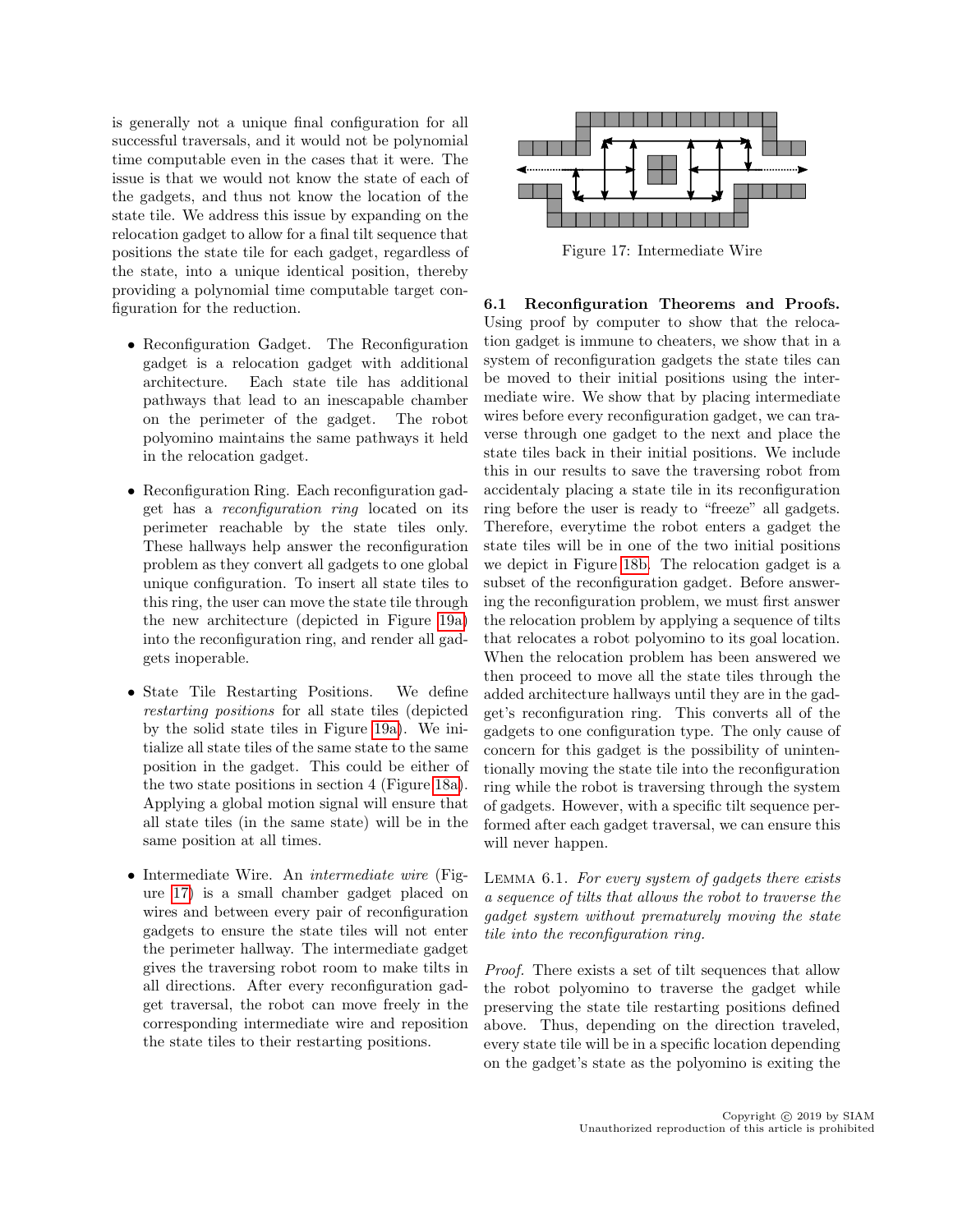<span id="page-19-1"></span>

Figure 18: (a) Sections 1 are the entrance chambers, sections 2 are the pre-reconfiguration tunnels, section 3 is the reconfiguration tunnel, section 4 is the relocation gadget. The solid lines depict the pathways the state tile and robot polyomino are free to move through, and dotted lines are the accessible by assistance.

gadget, or trivially be one tilt away. This is true not only for the gadget being traversed, but also for every gadget in the system. This ensures that while traversing through the hallways no state tiles are forced into a reconfiguration ring. From the topright and bottom-left state tile restarting positions, a total of 13 tilts are required to permanently trap the state tile in the reconfiguration ring, and tilts must be performed in a clockwise order to progress the tile through the reconfiguration hallway. The maximum number of hallways to connect two gadgets or a gadget to an intersection is five. Thus, at most five tilts are needed in a hallway traversal. This means no state tile can enter the reconfiguration ring while only traversing hallways. The intersections are designed to use counter-clockwise tilts in choosing a direction, and therefore does not allow progression through the chamber. Finally, since the entrance to every gadget is preceeded by an intermediate wire, we can perform tilts in these wires to reposition the state tiles to their optimal positions. In the worst case scenario all state tiles are located in their gadget's reconfiguration hallway, however, we have shown that even from this scenario there is a tilt sequence that will reposition all state tiles into their optimal starting positions.  $\Box$ 

<span id="page-19-0"></span>THEOREM 6.1. Given a board B and configurations

C and D, it is PSPACE-complete to decide whether C can be reconfigured into D.

Proof. Since the reconfiguration gadget shares the same structure and properties as the relocation gadget, it also behaves as a C2T gadget in our reduction. We use an exhaustive computer simulation, as in the proof of the relocation gadget, to ensure the gadget works as described. This, in addition to Lemma[\(6.1\)](#page-18-1) shows that answering the relocation problem is feasible using reconfiguration gadgets. After answering the relocation problem using reconfiguraton gadgets, we can proceed to move all state tiles into the reconfiguration ring. Doing so will move all state tiles into a specific location within each gadget that is specified as part of our final configuration  $D$ , which also has the destination of the single polyomino.

### 7 Future Work

There are a number of open questions and directions for future work that stem from our results. In the area of complexity, we have shown that relocation and reconfiguration problems are PSPACE-complete if both  $1 \times 1$  and  $2 \times 2$  blocks are considered. The complexity of this problem is only known to be NPhard if restricted to  $1 \times 1$  movable blocks [\[5\]](#page-21-3). In [5] the authors showed that  $1 \times 1$  blocks have substantial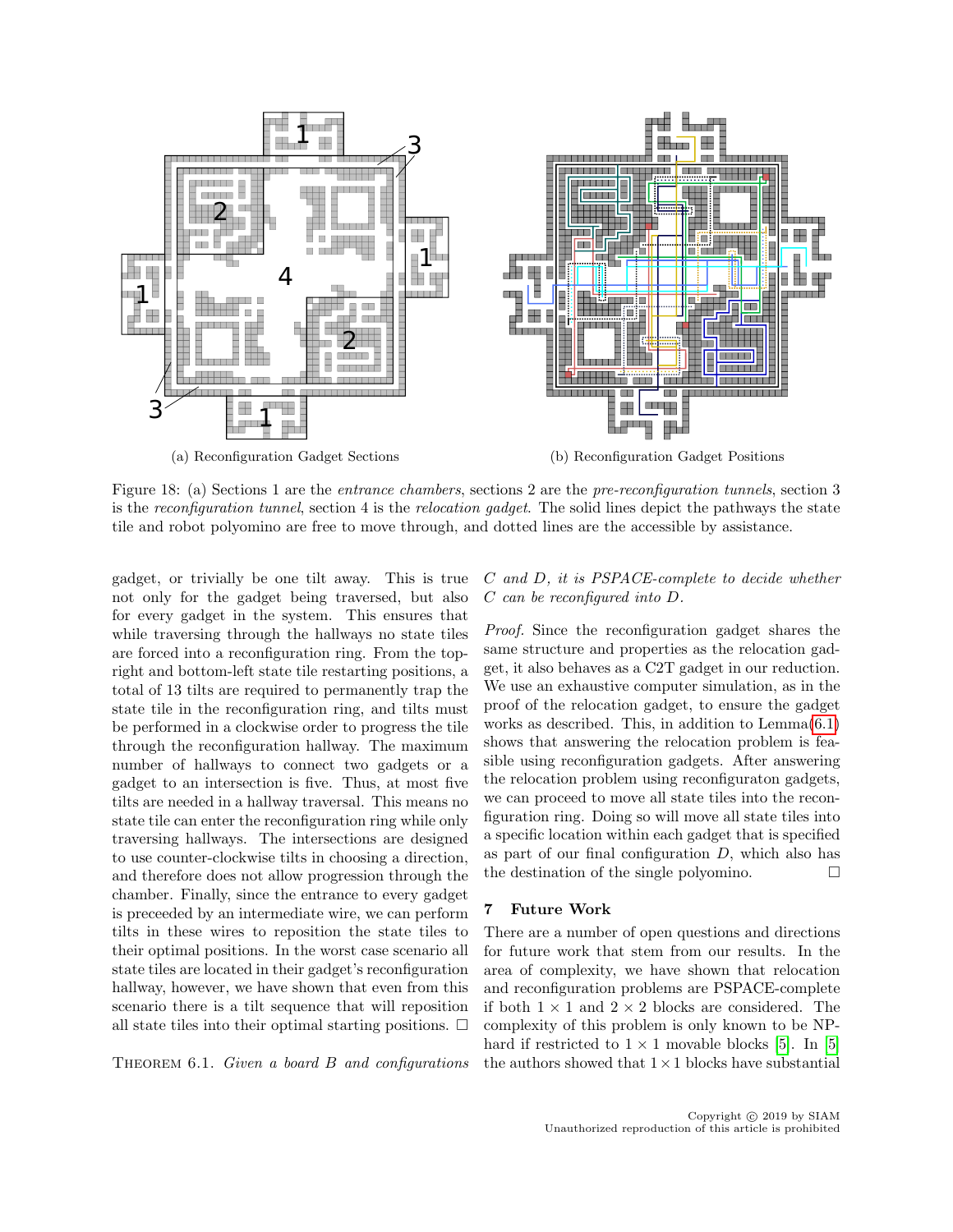<span id="page-20-4"></span>

(a) Reconfiguration state tile paths.

Figure 19: When the robot has reached its goal location, all the state tiles will be in one of the two state paths (red or light green). The user could then maneuver all state tiles through the paths (dark green and blue) and place them inside the reconfiguration ring. Doing so will convert all gadgets to a global configuration.

limitations such as the impossibility of implementing a certain type of fanout gate. This might be evidence that this variant is not PSPACE-complete. On the other hand, the existence of necessarily exponentially long tilt sequences for reconfiguration shown in [\[5\]](#page-21-3) provides some evidence that the problem does not lie within the class NP. An alternate modification is the consideration of simple (connected) geometry in the blocking structure of the board. Does the problem remain PSPACE-complete with this restriction, or does the problem become simpler, perhaps allowing for a polynomial time solution?

Another direction of future work is to explore strong universal configurations for classes beyond the "drop" class. One plausible extension might entail building drop shapes as a subroutine and combining them together in a hierarchical "staged assembly" fashion. Another could be to employ a "sand sifter" along with this staged assembly as a part of the pattern builder. Related to this is the consideration of speeding up the assembly process by attempting to build distinct portions of a target shape in parallel. This approach has been recently explored [\[18\]](#page-21-18), but has not been considered in the context of building universal configurations.

One interesting direction for future work involves relaxing the constraint in which polyominos slide

maximally until stopped. Instead, polyominos could slide a fixed amount per tilt, or travel at some particular speed. This strengthens the model significantly, but is motivated by a number of practical proposed implementations. What interesting added capabilities does this modification allow, and how do complexity questions change for this model?

#### Acknowledgments

We would like to thank Andrew Winslow for pointing us to the literature on the C2T gadget, which greatly simplified our proof of the complexity of the reconfiguration and relocation problems. We would also like to thank Aaron Becker for providing feedback on the final presentation of this work. Finally, we would like to thank the anonymous reviewers for their thorough, careful, and constructive feedback.

#### References

- <span id="page-20-1"></span>[1] Atomix, Thalion Software, 1990.
- <span id="page-20-2"></span>[2] Mega maze, Phillips Media, 1995.
- <span id="page-20-3"></span>[3] Aaron T. Becker, *Parallel self-assembly of polyomi*noes under uniform control inputs, [https://www.](https://www.youtube.com/watch?v=G93H1Tecj-w) [youtube.com/watch?v=G93H1Tecj-w](https://www.youtube.com/watch?v=G93H1Tecj-w), 2018.
- <span id="page-20-0"></span>[4] Aaron T. Becker, Erik D. Demaine, Sándor P. Fekete, Golnaz Habibi, and James McLurkin,